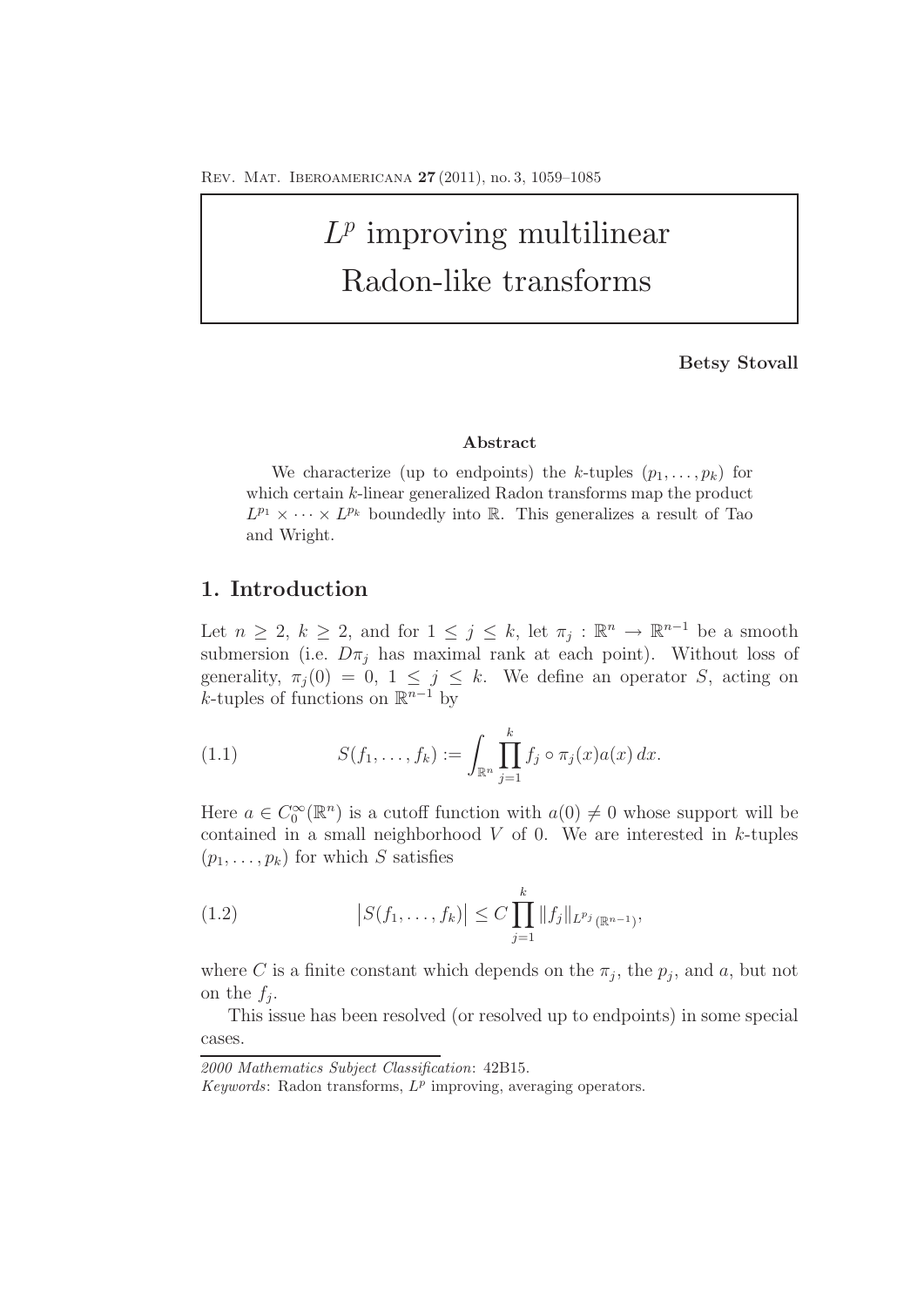First, when  $k = 2$ , Tao and Wright in [22] characterized up to endpoints the pairs  $(p_1, p_2)$  such that  $(1.2)$  is satisfied. These bounds were reproved by Christ in [4] using partially alternative techniques. More recently, in [8], Gressman used the techniques in [22] and [4] and several new ideas to establish restricted weak-type bounds at the endpoint when the fibers of the  $\pi_i$ are polynomial curves.

Second, when  $k = n$  and the kernels of the differentials  $d\pi_1, \ldots, d\pi_n$ span the tangent space to  $\mathbb{R}^n$  at every point, the bound (1.2) holds with  $p_i = n - 1, 1 \leq j \leq n$ . When the  $\pi_i$  are linear, this is the Loomis-Whitney inequality ([12]). When the  $\pi_j$  are not linear, the bound was proved by Bennett, Carbery, and Wright in [3] (when the  $\pi_j$  are in  $C^3(\mathbb{R}^n)$ ). An alternative proof, using induction on scales, has recently been given in [1] by Bejenaru, Herr, and Tataru (perturbed Loomis–Whitney in dimension 3) and as a special case of the result in [2] by Bennett and Bez. The advantage of these two more recent results is that they give more quantitative bounds and treat a lower regularity case  $(\pi_i \in C^{1,\beta}(\mathbb{R}^n))$  than [3].

There is a significant gap between the special cases treated in [22] and [3]. In the first case, curvature of the fibers of the  $\pi_i$  plays a role in determining the  $L^p$  bounds, but the theory is restricted to bilinear operators. In the second case, multilinear operators are allowed, but curvature plays no role. Our goal in this article is to fill in this gap by characterizing (up to endpoints) the k-tuples  $(p_1, \ldots, p_k)$  such that the bound (1.2) holds for all values of k and smooth submersions  $\pi_1, \ldots, \pi_k : \mathbb{R}^n \to \mathbb{R}^{n-1}$ . Our techniques are an adaptation of the method of refinements developed by Christ in [5] and later applied in [22], [4], and [3] as well as many other articles. In particular, many of our arguments are adapted from [4] and [22], though some new details are needed for the multilinear case. To the extent possible, we have tried to follow the outline from those two works.

**Notation.** The notation we will employ is relatively standard, and in particular largely matches that in [22] and [4]. As has become common in the harmonic analysis literature, we will hide constants in two types of symbols. If A and B are two non-negative real numbers, then  $A \leq B$  if there exists a (large) constant C such that  $A \leq CB$ , and  $A \ll B$  if there exists a (small) constant c such that  $A \leq cB$ . The chief difference between the symbols is in their use,  $\lesssim$  typically appearing in the conclusion and  $\ll$  in the hypothesis of a statement. For instance, the statement, "If  $A \ll B$ , then  $f(A) \leq f(B)$ ," may be read as, "There exist constants c and C such that whenever  $A \leq cB$ , we have  $f(A) \leq Cf(B)$ ." Finally,  $A \sim B$  if  $A \leq B$ and  $B \leq A$ . The dependence of the implicit constants will be specified as needed.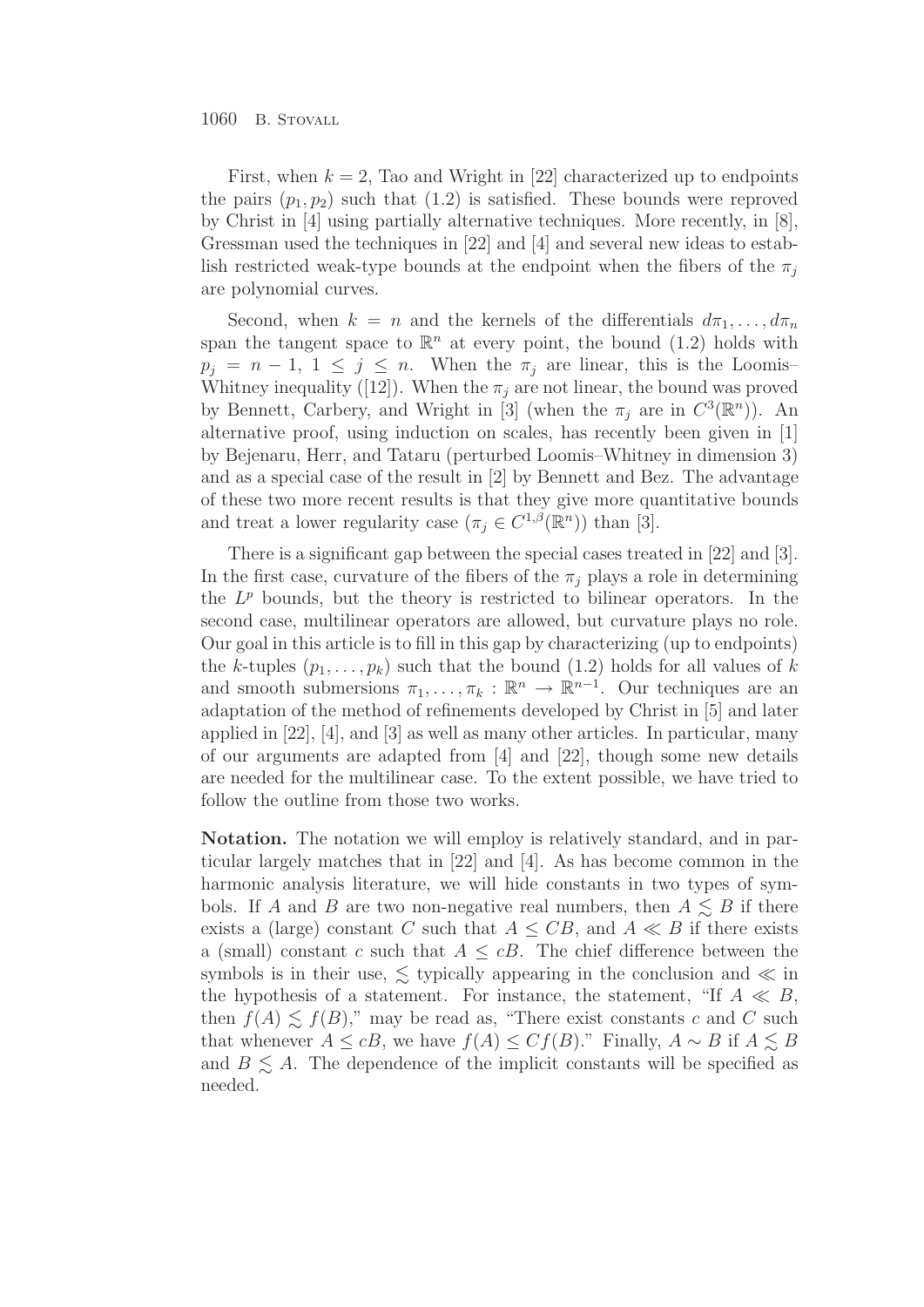**Acknowledgements.** This work is adapted from part of the author's PhD thesis, and she would like to thank her advisor, Mike Christ, for suggesting this problem and for his help and advice on this project. The author would also like to thank the anonymous referee for many helpful comments and suggestions.

# **2. Restricted weak type inequalities and** *Lp***-improving operators**

We start by making some preliminary reductions in the k-tuples  $(p_1, \ldots, p_k)$ under consideration. For the purposes of this section, all implicit constants depend on a, the  $\pi_j$ , and the  $p_j$ .

Suppose that  $\sum_{j=1}^{k} p_j^{-1} \leq 1$ . Let V be a bounded set which contains  $supp(a)$ . Then by Hölder's inequality,

$$
|S(f_1,\ldots,f_k)| \lesssim \prod_{j=1}^k \|f_j \circ \pi_j \cdot \chi_V\|_{L^{p_j}(\mathbb{R}^n)} \lesssim \prod_{j=1}^k \|f_j\|_{L^{p_j}(\mathbb{R}^{n-1})},
$$

where the last inequality follows from our assumption that  $\pi_j$  is a submersion and by the boundedness of  $V$ .

Now suppose that  $p_i < 1$  for some  $1 \leq i \leq k$ . For  $0 < \delta \ll 1$ , let  $f_i = f_\delta$ be the characteristic function of the ball of radius  $\delta$  centered at 0 in  $\mathbb{R}^{n-1}$ . For  $j \neq i$ , let  $f_j$  be the characteristic function of the ball of radius 1 centered at 0 in  $\mathbb{R}^{n-1}$ . Then since  $a(0) \neq 0$ , and since  $\pi_j$  is a submersion,

$$
|S(f_1,\ldots,f_k)| \sim \delta^{n-1}
$$

and

$$
\prod_{j=1}^k \|f_j\|_{L^{p_j}} \sim \delta^{(n-1)/p_i}.
$$

Letting  $\delta \rightarrow 0$ , (1.2) cannot hold.

Henceforth, we will consider only those k-tuples  $p = (p_1, \ldots, p_k)$  satisfying

(2.1) 
$$
\sum_{j=1}^{k} p_j^{-1} > 1 \text{ and } 1 \le p_j \le \infty \text{ for } 1 \le j \le k.
$$

We say that S is  $L^p$ -improving if it satisfies (1.2) for some k-tuple p satisfying  $(2.1)$ . This terminology is motivated by the case when  $k = 2$  and the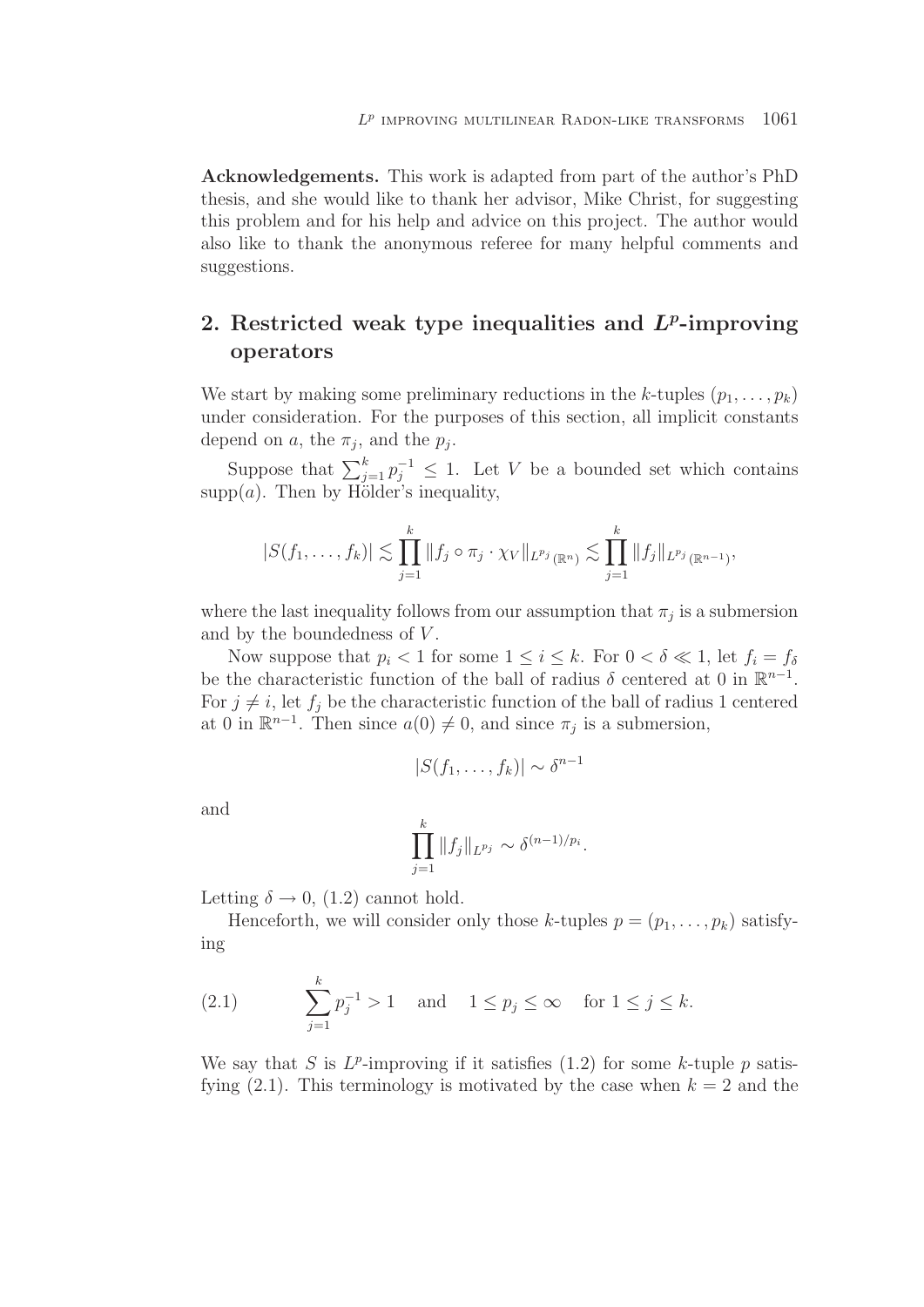1062 B. STOVALL

fibers of  $\pi_1$  and  $\pi_2$  are transverse near 0. In this case, (1.2) is equivalent to boundedness of the operator T defined by

$$
Tf(x) = \int_{\pi_2^{-1}\{x\}} f(y) \, a(y) \, d\sigma_x(y)
$$

from  $L^{p_1}(\mathbb{R}^n)$  to  $L^{p_2}(\mathbb{R}^n)$ . (Here  $d\sigma_x$  is equal to arclength measure on  $\pi_2^{-1}\lbrace x \rbrace$ .) Additionally, (2.1) is equivalent to  $p'_2 > p_1$ , and since  $L^{p'_2}(V) \subset$  $L^{p_1}(V)$  for V bounded, we think of Tf as lying in a better space than f.

We will focus on establishing restricted weak type inequalities, i.e. in proving  $(1.2)$  in the case when each  $f_j$  is the characteristic function of a Borel set. We note that in order to prove that  $S$  is of restricted weak type  $(p_1,\ldots,p_k)$ , it is enough to show that whenever  $\Omega \subset \mathbb{R}^n$  is a Borel set, we have

(2.2) 
$$
\int \chi_{\Omega}(x) a(x) dx \lesssim |\pi_1(\Omega)|^{1/p_1} \cdots |\pi_k(\Omega)|^{1/p_k},
$$

with the implicit constant independent of  $\Omega$ . This can be reformulated as a lower bound on  $\Omega$  as follows. We assume that  $\Omega \subset \text{supp}(a)$ , and for  $1 \leq j \leq k$ , we define

(2.3) 
$$
\alpha_j := \frac{|\Omega|}{|\pi_j(\Omega)|}.
$$

We observe that by the coarea formula,  $\alpha_i$  is approximately equal to the average size (in terms of euclidean arclength) of the intersection of the fibers of  $\pi_i$  with  $\Omega$ . Additionally, under the assumption (2.1), (2.2) is equivalent to the inequality

(2.4) 
$$
\alpha^b := \alpha_1^{b_1} \cdots \alpha_k^{b_k} \lesssim |\Omega|,
$$

where  $b = b(p) = (b_1, \ldots, b_k)$  is defined by

(2.5) 
$$
b_i = \frac{p_i^{-1}}{\sum_{j=1}^k p_j^{-1} - 1}, \quad 1 \le i \le k.
$$

It is this inequality that we will try to prove.

# **3. Vector fields and statement of results**

Associated to each of the submersions is a (nonunique)  $C^{\infty}$  vector field  $X_i$ on  $\mathbb{R}^n$  which is nonvanishing and tangent to the fibers of  $\pi_i$ .

In [6], Christ, Nagel, Stein, and Wainger proved that if  $k = 2$ , then S is  $L^p$ -improving if and only if the  $X_i$  and their iterated Lie brackets span the tangent space to  $\mathbb{R}^n$  at each point where  $a \neq 0$ . In Section 5, we will prove the necessity portion of this theorem for  $k > 2$ :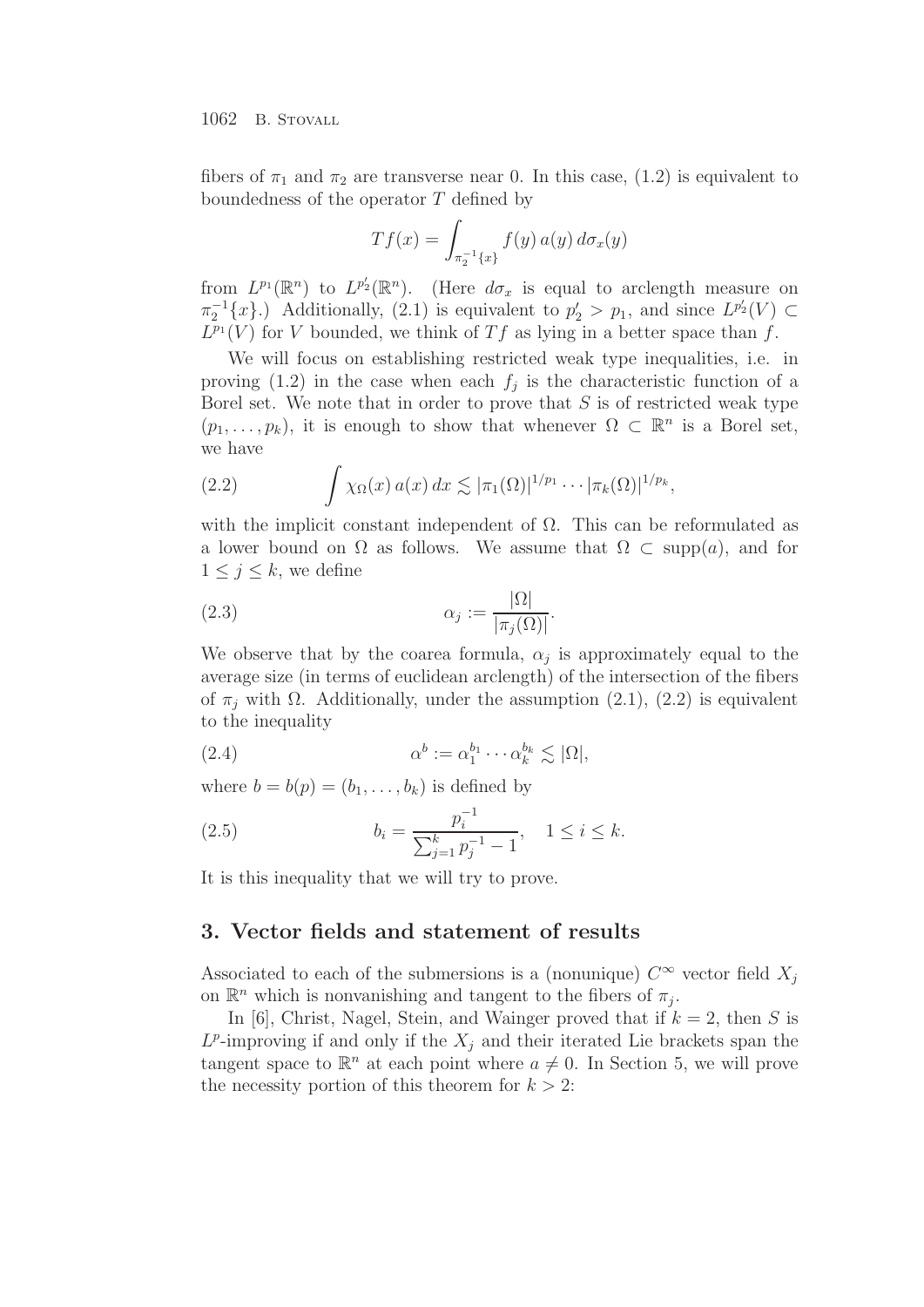**Theorem 1.** If S is  $L^p$ -improving, then the  $X_i$  and their iterated Lie brackets span the tangent space to  $\mathbb{R}^n$  at each point where  $a \neq 0$ .

The spanning of the tangent space by the iterated Lie brackets is known as the Hörmander condition.

The results of  $[6]$  characterized  $L^p$ -improving operators but did not show for which pairs  $(p_1, p_2)$  the inequality (1.2) holds. In [22] Tao and Wright determined, up to endpoints, which pairs  $(p_1, p_2)$  as in  $(2.1)$  satisfy  $(1.2)$ . A later proof of this theorem, along the lines of [22] but with some simplifications, is due to Christ in [4]. The bulk of this article will be devoted to showing that the result of Tao and Wright extends to the case  $k \geq 2$ .

To state the result, we review a few definitions from [22], generalized to the multilinear setting.

A word is a d-tuple  $w \in \{1, \ldots, k\}^d$  for some  $d \geq 1$ , and W denotes the set of all words. If  $w \in W$ , its degree is the k-tuple whose j-th component is the number of entries of w which equal j. Finally, to each  $w \in W$  is associated a vector field  $X_w$ , defined by the recursive equation

$$
X_{(w,j)} := [X_w, X_j].
$$

For example, if  $k \geq 3$ ,

$$
X_{(1,2)} = [X_1, X_2] \qquad X_{(1,2,3)} = [[X_1, X_2], X_3].
$$

Crucially, by antisymmetry and the Jacobi identity, each iterated Lie bracket of the  $X_i$  may be written as a linear combination (with constant coefficients) of vector fields  $X_w$  (cf. [9, Lemma 4.4]). For instance,

$$
[[X_1, X_2], [X_3, X_4]] = -X_{(1,2,4,3)} + X_{(1,2,3,4)}.
$$

Therefore the Hörmander condition is equivalent to the statement that the vector fields  $X_w$ , with  $w \in W$ , span the tangent space to  $\mathbb{R}^n$  at each point where  $a \neq 0$ .

Given an *n*-tuple  $I = (w_1, \ldots, w_n)$  of words, we denote by  $\lambda_I$  the determinant

$$
\lambda_I(x) := \det(X_{w_1}(x), \dots, X_{w_n}(x)),
$$

and by  $\deg(I)$  the k-tuple

$$
\deg(I) := \deg(w_1) + \cdots + \deg(w_n).
$$

Finally, we recall one more definition before stating the main theorems. The Newton polytope P of the vector fields  $X_1, \ldots, X_k$  is the closed convex hull of the set of points

$$
\{(b_1,\ldots,b_k)\geq \deg(I): I\in W^n \text{ and } \lambda_I(0)\neq 0\}.
$$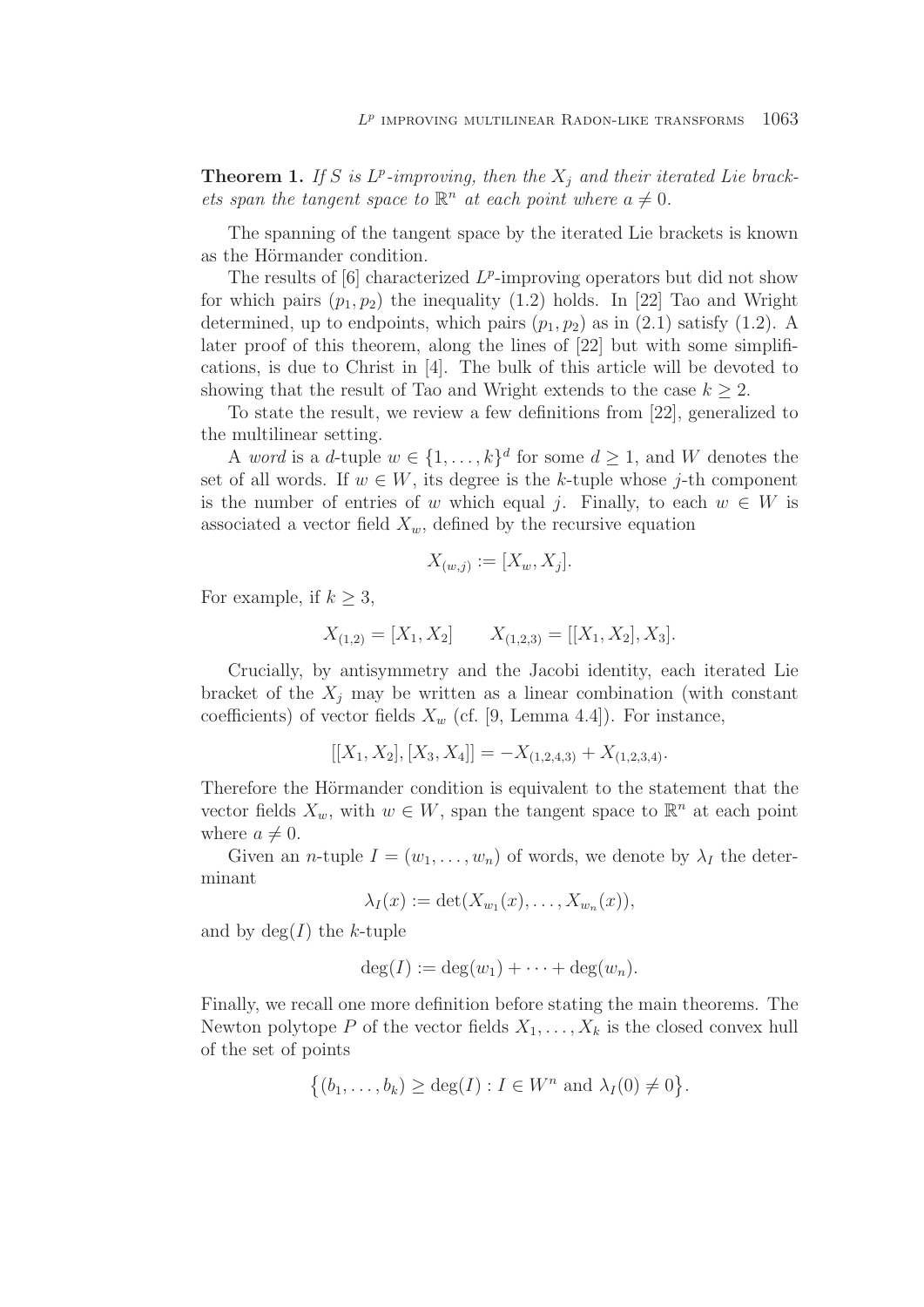1064 B. STOVALL

Here  $(b'_1,\ldots,b'_k) \ge (b_1,\ldots,b_k)$  if  $b'_i \ge b_i$  for each  $1 \le i \le k$ . Hence if  $P \neq \emptyset$ , then P has nonempty interior. Recall the definition (2.5) of  $b(p)$  for  $p = (p_1, \ldots, p_k)$  satisfying (2.1). The next theorem sharpens Theorem 1.

**Theorem 2.** If  $p \in [1,\infty]^k$  satisfies (2.1), and  $b(p)$  does not lie in P, then S is not even of restricted weak-type  $(p_1, \ldots, p_k)$ .

The above theorem and the next one almost completely characterize those k-tuples  $p$  for which  $S$  satisfies (1.2).

**Theorem 3.** If  $p \in [1,\infty]^k$  satisfies (2.1) and  $b(p)$  lies in the interior of P, then, provided supp(a) is contained in a sufficiently small neighborhood of 0, S satisfies (1.2), i.e. S is of strong-type  $(p_1, \ldots, p_k)$ .

We have as a corollary to Theorems 1, 2, and 3 the following.

**Corollary.** The operator S is  $L^p$ -improving if and only if the iterated Lie brackets of the  $X_i$  span the tangent space to  $\mathbb{R}^n$  at each point where  $a \neq 0$ .

We will give a more geometric formulation of Theorem 3 later; see Theorem 4.

#### **4. Related work**

There is an extensive bibliography in [22] to which we direct the interested reader. We will focus here on some more recent results.

#### **Endpoint bounds**

The main theorems here and in [22] and [4] do not establish boundedness of the operator T at the Lebesgue endpoints (the points  $p = (p_1, \ldots, p_k)$ ) with  $b(p)$  equal to a vertex of the Newton polytope). At least in the case of real analytic  $\pi_i$ , it is likely that the proof and not the operator is at fault for this omission. See remarks in [4, Section 11] for some conjectures and remarks related to endpoint bounds in the case  $k = 2$ .

In a few special cases of the Tao–Wright theorem, strong-type endpoint bounds are known. When  $k = 2$ , one example of our operator is  $S(f_1, f_2) :=$  $\langle Tf_1, f_2 \rangle$ , where

$$
Tf(x) := \int f(x - \gamma(t)) a(x, t) dt.
$$

Here  $\gamma : \mathbb{R} \to \mathbb{R}^n$  is a parametrized curve. When  $\gamma(t)=(t, \ldots, t^n)$ , the author has proven endpoint bounds for T in high dimensions in [19], sharpening the restricted weak-type result due to Christ in [5] and extending lower dimensional results of Littman in [11], and Oberlin in [14], [15], [16]. In another recent article [7], Dendrinos, Laghi, and Wright have established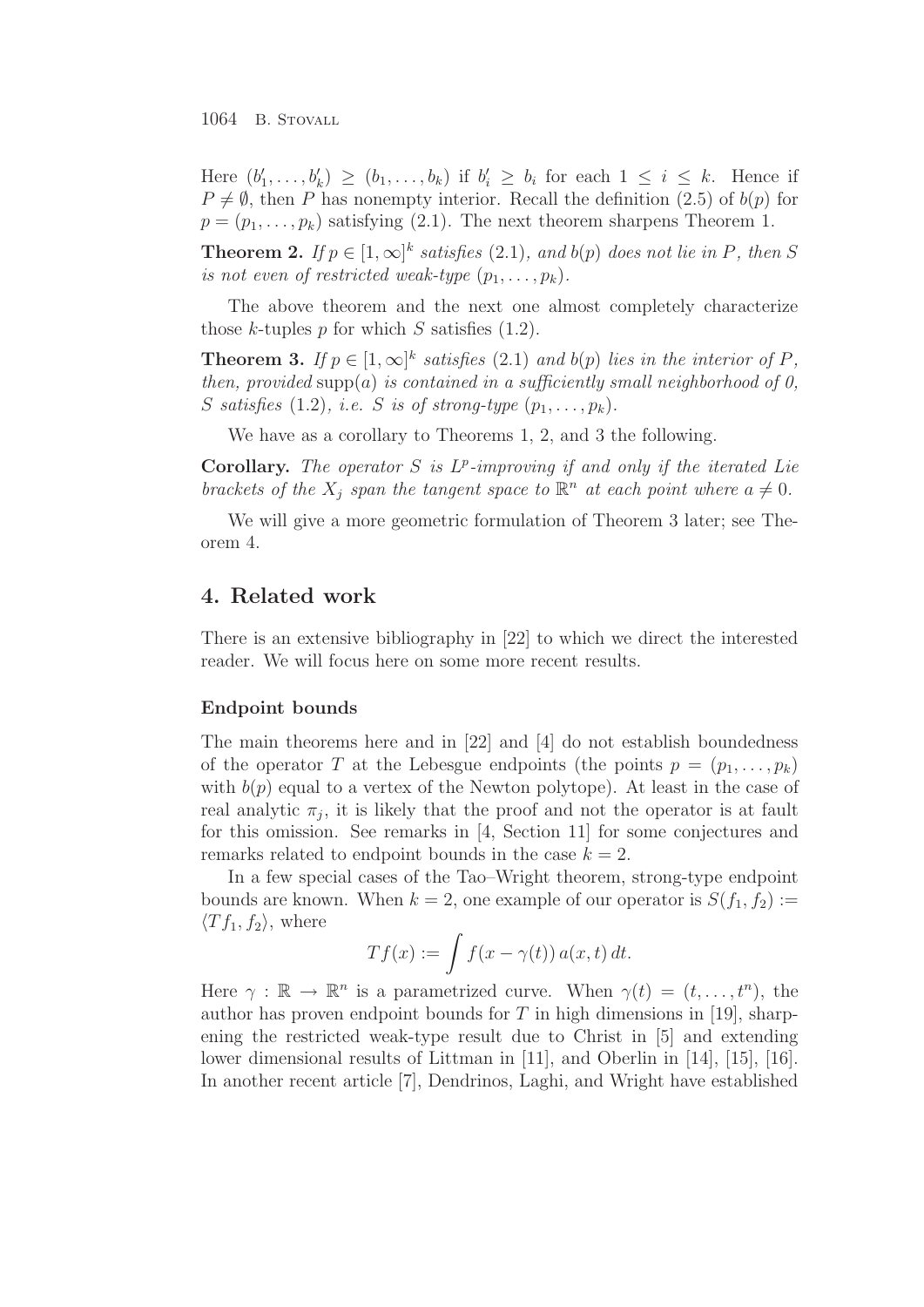strong-type endpoint bounds for convolution with affine arclength measure along polynomial curves  $\gamma$  in dimension 3, extending work of Oberlin in [17], and this result was generalized to higher dimensions by the author in [20]. The work [10] of Laghi is in a similar vein.

Finally, in [8] Gressman has settled the question of restricted weak-type boundedness at the endpoint in the polynomial case of the Tao–Wright theorem. The arguments in [8] extend to the multilinear setting with no difficulty.

#### **Another multilinear operator**

In [3], Bennett, Carbery and Wright have proved the following non-linear generalization of the Loomis–Whitney inequality: If  $k = n$  and the vector spaces  $X_1, \ldots, X_n$  span the tangent space to  $\mathbb{R}^n$  at 0, then for a having sufficiently small support (containing 0),  $|S(f_1,\ldots,f_n)| \lesssim \prod_{j=1}^n ||f_j||_{L^{n-1}(\mathbb{R}^{n-1})}$ . The articles [2] and [1] contain proofs of this generalization by induction on scales and establish the generalization of the Loomis–Whitney inequality under much lower regularity assumptions (though [2] is more general, addressing for instance certain cases wherein the fibers have unequal dimensions). Our result gives a partial generalization of this bound (in the perturbed Loomis–Whitney case). On the one hand, our methods cannot be used to obtain the endpoint  $(n-1,\ldots,n-1)$  as this corresponds to  $b = (1, \ldots, 1)$ . On the other hand, even in the case  $k = n$ , our theorem establishes new bounds for certain  $\pi_1, \ldots, \pi_n$ .

#### Multi-parameter Carnot–Carathéodory Balls

Independently of this work, in [21] Street has generalized the work of Nagel– Stein–Wainger and Proposition 4.1 of [22] for multi-parameter Carnot–Carath´eodory balls, as well as analyzing the situation when the iterated Lie brackets span a proper subspace of  $\mathbb{R}^n$ . This work does not however address certain issues which we use to bound the multilinear operator.

# **5. Proof of Theorem 1**

In [6], Christ, Nagel, Stein, and Wainger consider an operator defined as in (1.1) when  $k = 2$  and the  $\pi_i$  are codimension m submersions with  $0 < m < n$ . It is rather simple to adapt the arguments in [6] to our circumstances to produce a short, relatively self-contained proof of Theorem 1. We record this proof here both for the convenience of the reader and to provide some useful geometric intuition for later on.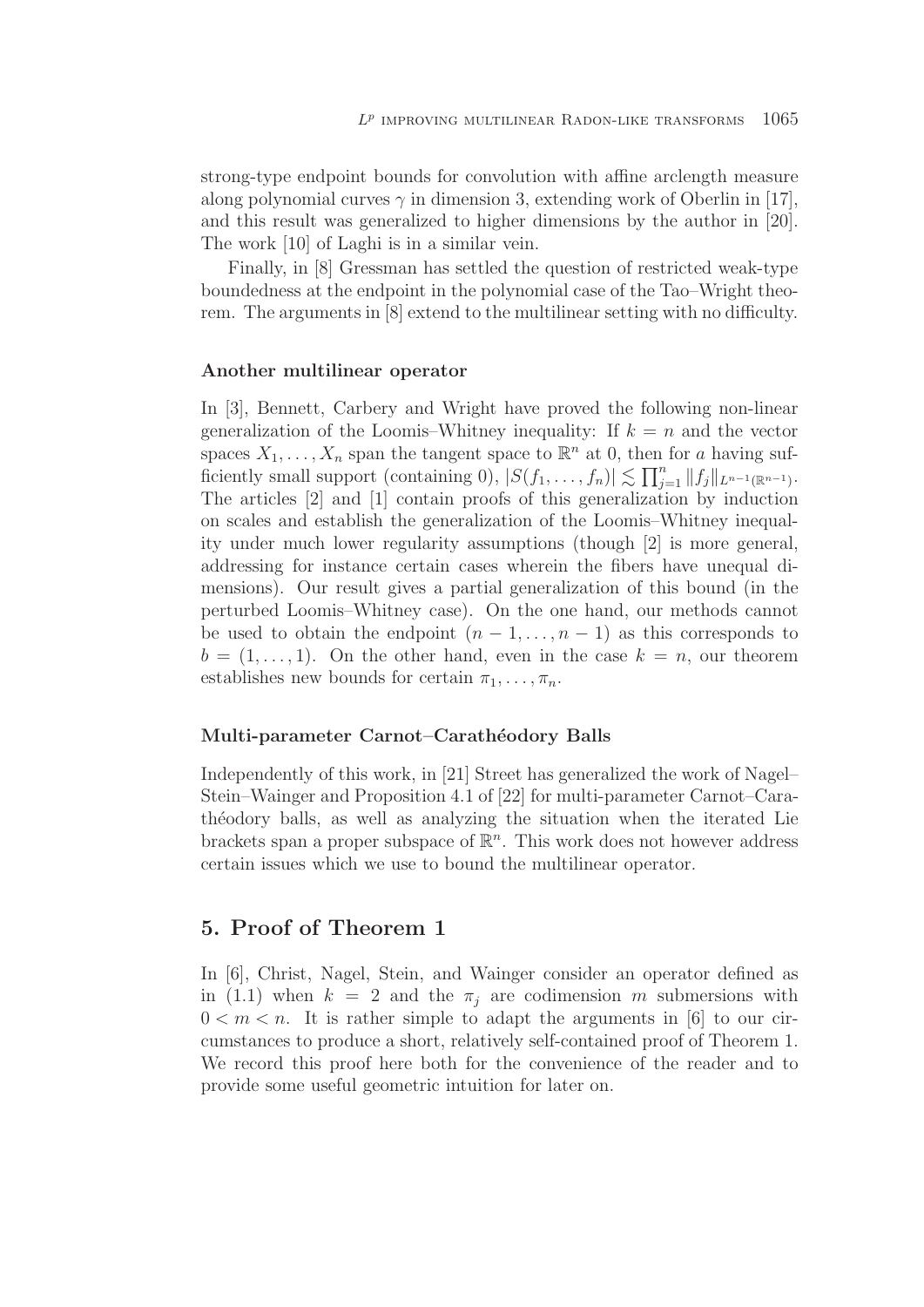1066 B. STOVALL

**Proof.** Let V be the vector space spanned by  $\{X_w(0): w \in W\}$ , and let r be its dimension. Since each  $X_i$  is nonzero, we have that  $r \geq 1$ , and for the proof of the proposition, we may assume that  $r < n$ . Let  $w_1, \ldots, w_r \in W$  be chosen so  $\{X_{w_1}(0),\ldots,X_{w_r}(0)\}\$ is linearly independent, and let  $Y_j = X_{w_j}$ .

For  $t \in \mathbb{R}^r$ , define

$$
t \cdot Y := \sum_{j=1}^r t_j Y_j, \quad \Gamma(t) := \exp(t \cdot Y)(0).
$$

Then  $\Gamma$  has rank r at 0, so it is an embedding of a small neighborhood of 0 in  $\mathbb{R}^r$  onto an r-dimensional submanifold  $0 \in M \subset \mathbb{R}^n$ . Heuristically, the  $X_i$ lie along M, so considering a  $\delta$ -neighborhood  $M_{\delta}$  of M, for each  $1 \leq j \leq k$ ,  $\pi_j(M_\delta)$  is of size  $\delta^{n-r}$ , which is proportional to the size of  $M_\delta$ . Letting  $\delta$  tend to 0, we obtain the requirement  $\sum p_i^{-1} \leq 1$ . Unfortunately, this heuristic is misleading, since we only have information about the Lie brackets of the  $X_i$ at 0, and we will have to use the techniques of [6] to obtain more quantitative information; in the terminology of  $[6]$ , the submanifold M will be invariant under the  $X_i$  to infinite order at 0.

We will use a quantitative version of the Baker–Campbell–Hausdorff formula, which is stated in [6] (for instance). Let  $V_1, \ldots, V_m$  and  $W_1, \ldots, W_m$  be smooth vector fields on  $\mathbb{R}^n$ . Then for  $v, w \in \mathbb{R}^m$ , if we define  $v \cdot V := \sum v_j V_j$ and  $w \cdot W$  analogously, then

$$
\exp(v \cdot V) \exp(w \cdot W)(0) = \exp\left(\sum_{k=1}^{N} c_k(v \cdot V, w \cdot W)\right) + O(|v|^{N+1} + |w|^{N+1}).
$$

Here each  $c_k$  is a homogeneous Lie polynomial of degree k.

For  $s' \in \mathbb{R}^r$  and  $s'' \in \mathbb{R}$  sufficiently close to 0 and  $1 \leq j \leq k$ , we define  $G_j(s) = G_j(s', s'') = \exp(s''X_j) \Gamma(s')$ . Since  $\{X_w(0) : w \in W\} \subset$  $span{Y_1, \ldots Y_r}$ , we may write

$$
\sum_{k=1}^{N} c_k(s' \cdot Y, s''X_j) = P_1^j(s) \cdot Y + \sum_{|\beta|=1}^{N} s^{\beta} W_{\beta,1}^j,
$$

where  $P_1^j$  is a vector-valued polynomial with  $P_1^j(0) = 0$  and each  $W_{\beta,1}^j$  is in the span of  $\{X_w : w \in W\}$  and satisfies  $W_{\beta,1}^j(0) = 0$ .

We assume inductively that

$$
G_j(s) = \exp(P_m^j(s) \cdot Y + \sum_{|\beta|=m}^N s^{\beta} W_{\beta,m}^j)(0) + O(|s|^{N+1}),
$$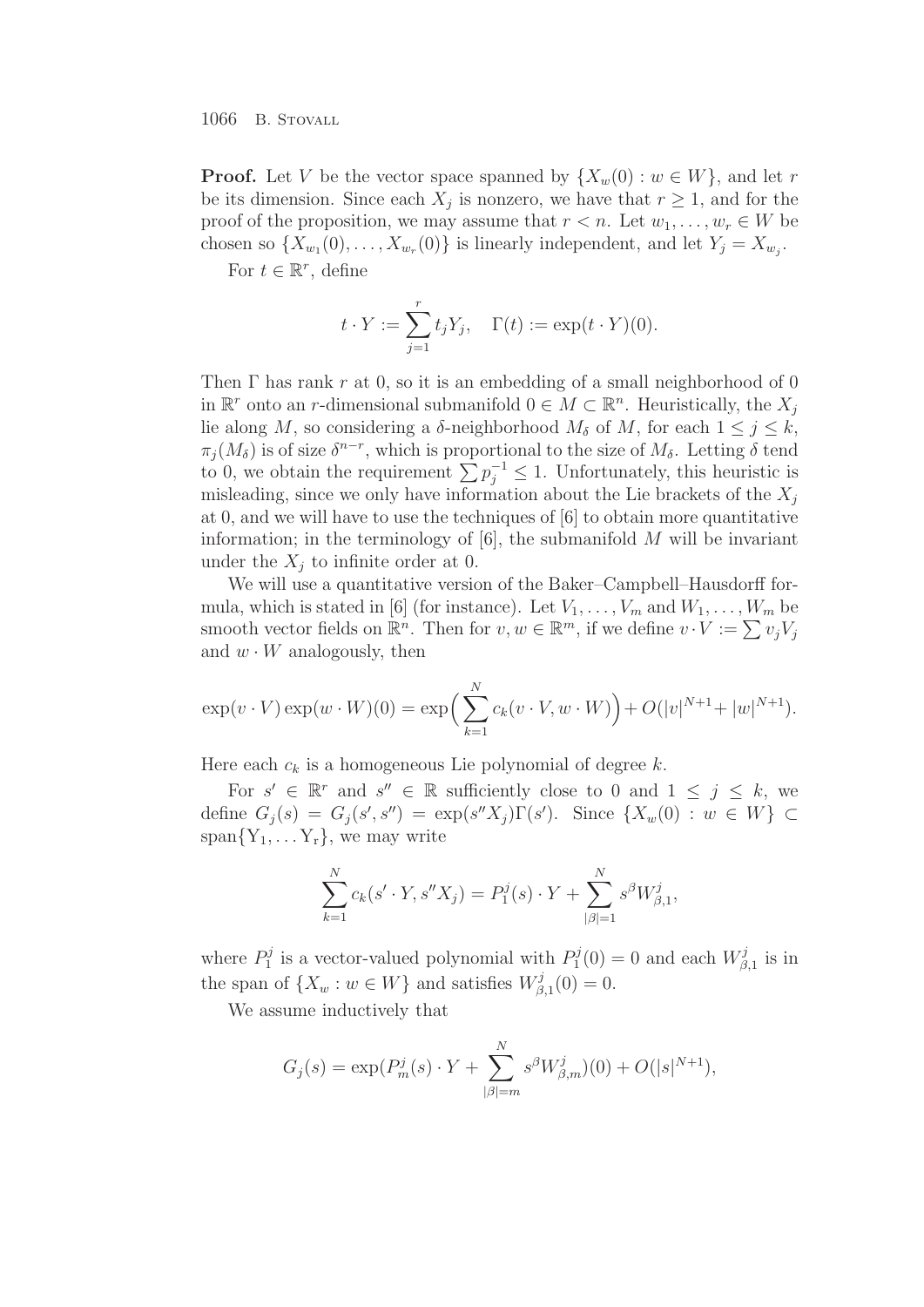where  $P_m^j$  is a vector-valued polynomial,  $P_m^j(0) = 0$ , each  $W_{\beta,m}^j$  is in the span of  $\{X_w : w \in W\}$ , and  $W_{\beta,m}^j(0) = 0$ . The implicit constants in the  $O(\cdot)$ notation are allowed to depend on N (via the  $C^N$  norms of the  $X_j$ ). Since  $W_{\beta,m}^j(0) = 0$  for each  $\beta, m$ ,

$$
G_j(s) = \exp\left(P_m^j(s) \cdot Y + \sum_{|\beta|=m}^N s^{\beta} W_{\beta,m}^j\right) \circ \exp\left(-\sum_{|\beta|=m}^N s^{\beta} W_{\beta,m}^j\right)(0) + O(|s|^{N+1}).
$$

We apply the Baker–Campbell–Hausdorff formula and our inductive assumption  $P_m^j(0) = 0$  to see that the right side equals the exponentiation of

$$
P_m^j(s) \cdot Y + \sum_{k=2}^N c_k \left( P_m^j(s) \cdot Y + \sum_{|\beta|=m}^N s^{\beta} W_{\beta,m}^j - \sum_{|\beta|=m}^N s^{\beta} W_{\beta,m}^j \right) =
$$
  
= 
$$
P_m^j(s) \cdot Y + \sum_{|\beta|=m+1}^N s^{\beta} \tilde{W}_{\beta,m+1}^j + O(|s|^{N+1}).
$$

Here the  $\tilde{W}^j_{\beta,m+1}$  are in the span of  $\{X_w : w \in W\}$  but do not necessarily vanish at zero. We can add the "error" in the  $\tilde{W}^{j}_{\beta,m+1}$  (the part that does not vanish at 0) to  $P_m^j(s) \cdot Y$  and write

$$
G_j(s) = \exp(P_{m+1}^j(s) \cdot Y + \sum_{|\beta|=m+1}^N s^{\beta} W_{\beta,m+1}^j)(0) + O(|s|^{N+1}),
$$

where  $P_{m+1}^j$  is a vector-valued polynomial satisfying  $P_{m+1}^j(0) = 0$  and the  $W_{\beta,m+1}^j$  are in the span of  $\{X_w : w \in W\}$  and satisfy  $W_{\beta,m+1}^j(0) = 0$ . Proceeding by induction,

$$
G_j(s) = \exp(P_{N+1}^j(s) \cdot Y) + O(|s|^{N+1}),
$$

where  $P_{N+1}^{j}(0) = 0$ , and we may assume that  $P_{N+1}^{j}$  is of degree less than  $N+1$ .

Consider coordinates  $x = (x', x'') \in \mathbb{R}^r \times \mathbb{R}^{n-r}$  on a neighborhood of 0 in  $\mathbb{R}^n$  so that  $M = \{x'' = 0\}$ . Define  $\gamma_i(x, t) := e^{tX_i}(x)$ . We will also write  $\gamma_j = (\gamma'_j, \gamma''_j)$  in the above coordinates.

Let N be a fixed positive integer. Since  $\Gamma$  is a local parametrization of M, and since  $x''$  gives the distance from the point x to M, we have shown that for each  $x'$ , t sufficiently close to 0 and each  $1 \le j \le k$ ,

$$
\gamma_j''(x',0'',t) = O(|x'|^{N+1} + |t|^{N+1}).
$$

More generally, since  $\gamma_i(x, 0) = x$ ,

$$
\gamma_j(x,t) = (x' + O(|t|), x'' + O(|t| |x''|) + O_N(|t|(|x'|^N + |t|^N))).
$$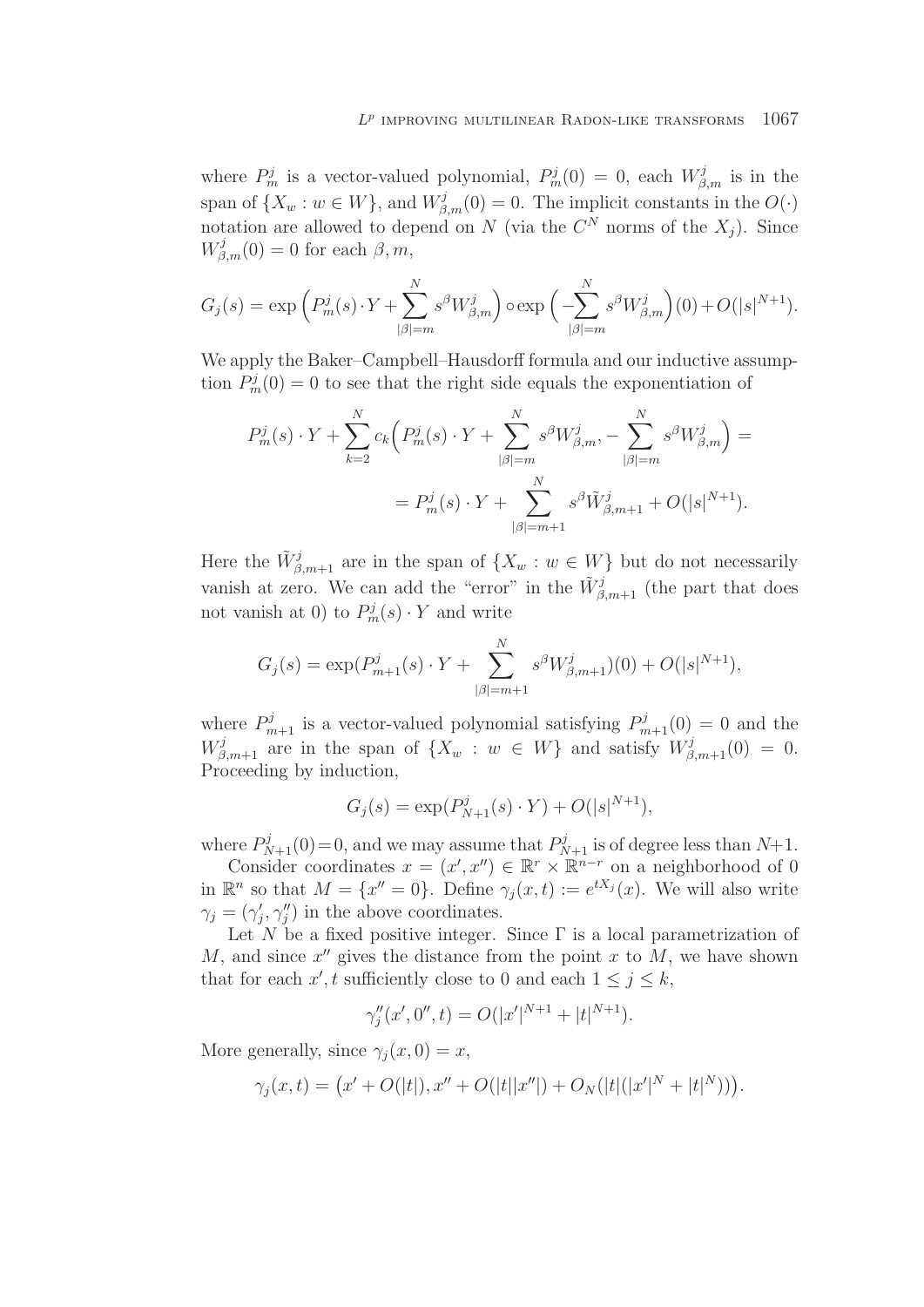1068 B. STOVALL

Let  $\delta > 0$ . Let  $M_{\delta, N} = \{ (x', x'') : |x'| < \delta, |x''| < C_N \delta^N \}.$  Then if  $x \in M_{\delta,N}$ , and  $|t| < c\delta$ ,  $\gamma_j(x,t) \in M_{2\delta,N}$ . Therefore  $\delta |\pi_j(M_{\delta,N})| \lesssim |M_{2\delta,N}|$ , i.e.,  $|\pi_j(M_{\delta,N})| \lesssim C_N \delta^{r-1} \delta^{N(n-r)}$ . On the other hand, supposing  $\sum p_j^{-1} > 1$ , we can find N so that  $r + N(n - r) < (\sum p_i^{-1})((r - 1) + N(n - r))$ , and letting  $\delta \to 0$  (with this N fixed),  $|M_{\delta,N}| \lesssim \prod |\pi_j(M_{\delta,N})|^{1/p_j}$  cannot hold with a constant independent of  $\delta$ .

# **6. Multi-parameter Carnot–Carath´eodory Balls I**

We will spend much of Sections 6 and 8 reviewing properties of multiparameter Carnot–Carath´eodory balls which can be readily deduced from the work of Tao–Wright and Nagel–Stein–Wainger, though some new details will be needed. An independent and far more in-depth discussion of these objects may be found in [21].

If  $\delta_1,\ldots,\delta_k$  are sufficiently small positive numbers, and  $x \in \mathbb{R}^n$  is sufficiently close to 0, then we define the multi-parameter Carnot–Carathéodory ball  $B(x; \delta_1, \ldots, \delta_k)$  to be the closure of the set of all points

$$
e^{t_N \delta_{j_N} X_{j_N}} e^{t_{N-1} \delta_{j_{N-1}} X_{j_{N-1}}} \cdots e^{t_1 \delta_{j_1} X_{j_1}}(x),
$$

where  $N \ge 0$  is an integer,  $1 \le j_i \le k$ , for each  $1 \le i \le N$ , and  $\sum_{i=1}^{N} |t_i| \le 1$ .

Essentially, this is the set of points which can be reached by starting at x, then flowing first along one vector field  $\delta_{j_1}X_{j_1}$ , then along another, and so on, for total time less than or equal to 1.

We now give a heuristic proof of Theorems 2 and 3. We caution the reader that the equations in the following two paragraphs are not quite true or are false without additional assumptions, and require some proof at the very least.

For Theorem 2, we consider  $\Omega = B(0; \delta_1, \ldots, \delta_k)$ , with  $0 < \delta_j \ll 1$ . Since

$$
e^{t\delta_j X_j} \Omega \subset B(0; 2\delta_1, \ldots, 2\delta_k)
$$

whenever  $|t| < 1$  and since

$$
|B(x; 2\delta_1, \ldots, 2\delta_k)| \sim |B(x; \delta_1, \ldots, \delta_k)|,
$$

we have that  $\frac{|\Omega|}{|\pi_j(\Omega)|} \gtrsim \delta_j$ . Thus if (2.4) holds, we must have that  $\delta^b \lesssim |\Omega|$ . As

$$
|B(x; \delta_1, \dots, \delta_k)| \sim \sup_I \delta^{\deg(I)} |\lambda_I(x)|
$$

(roughly), we must have  $b \in P$ .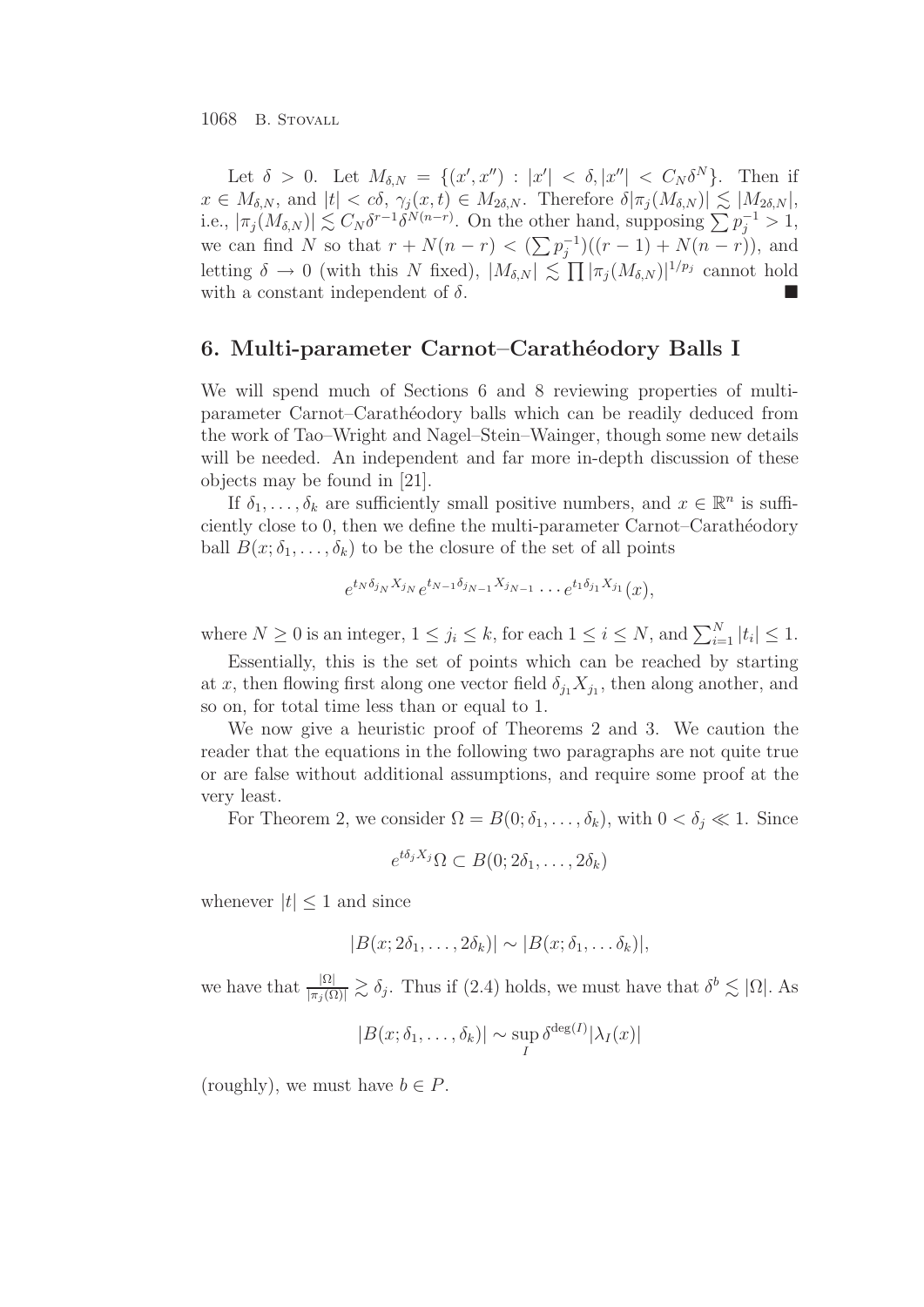For Theorem 3, let  $\Omega \subset \text{supp}(a)$ . Then for  $1 \leq j \leq k$ ,  $\alpha_j$  represents the average of the 1-dimensional Hausdorff measure of the set  $\pi_i^{-1}{y}$  for  $y \in \pi_i(\Omega)$ . Hence we expect that for a 'good' point  $x \in \Omega$  and for  $1 \leq j \leq k$ ,

$$
\left| \{ t \in \mathbb{R} : e^{tX_j}(x) \in \Omega \} \right| \sim \alpha_j.
$$

Iterating,  $\Omega$  contains a set which 'looks like' the Carnot–Carathéodory ball  $B(x; \alpha_1, \ldots, \alpha_k)$ , so whenever  $\lambda_I(x) \neq 0$ ,

(6.1) 
$$
\alpha^{\deg I} \sim \alpha^{\deg I} |\lambda_I(x)| \lesssim |B(x; \alpha_1, \dots, \alpha_k)| \leq |\Omega|.
$$

Thus, from the definition of  $P$ , we obtain  $(2.4)$ , and by real interpolation, Theorem 3.

There are certain technicalities involved in the proof of Theorems 2 and 3, for instance a correct analogue of (6.1), for which we will not be able to use the Carnot–Caratheodory balls themselves. The remainder of this section will be devoted to translating Tao and Wright's discussion of certain sets and mappings associated to the Carnot–Carathéodory balls from the bilinear to the multilinear setting. We will return to the Carnot–Carathéodory balls themselves in Section 8.

We begin by reviewing some notation from [22]. For the remainder of this section  $\varepsilon > 0$  will be a small parameter, and K will be a large parameter. We will be more specific about these quantities later on. For the purposes of this section, all implicit constants depend on  $\varepsilon$  and on the  $\pi_i$ .

We let  $\delta_1,\ldots,\delta_k$  be positive numbers which satisfy the smallness and the nondegeneracy conditions

(6.2) 
$$
\delta_j \leq c_{\varepsilon,K}, \quad 1 \leq j \leq k
$$

(6.3) 
$$
\delta_i \lesssim \delta_i^{\varepsilon}, \quad 1 \leq i, j \leq k.
$$

We remark that the nondegeneracy condition is necessary for the balls  $B(x; \delta_1, \ldots, \delta_k)$  to satisfy the doubling property of [13] and [18, Ch. 1], for instance. Indeed, there is an example in [4] of a pair of vector fields  $X_1$ and  $X_2$  which satisfy the Hörmander condition but have the property that there is no universal constant C such that

$$
|B(0; 2\delta_1, 2\delta_2)| \le C|B(0; \delta_1, \delta_2)|
$$

for all sufficiently small  $\delta_1, \delta_2$ .

By Theorem 1, we may assume that there exists  $I_0 \in W^n$  with  $\lambda_{I_0}(0) \neq 0$ . Shrinking V, we may in fact assume that  $|\lambda_{I_0}| \sim 1$  throughout V. We let  $d := \sum_{j=1}^{k} (\deg I_0)_j$ , and define **I** to be the finite set

(6.4) 
$$
\mathbf{I} := \left\{ I \in W^n : (\deg I)_j \leq \frac{d}{\varepsilon}, 1 \leq j \leq k \right\}.
$$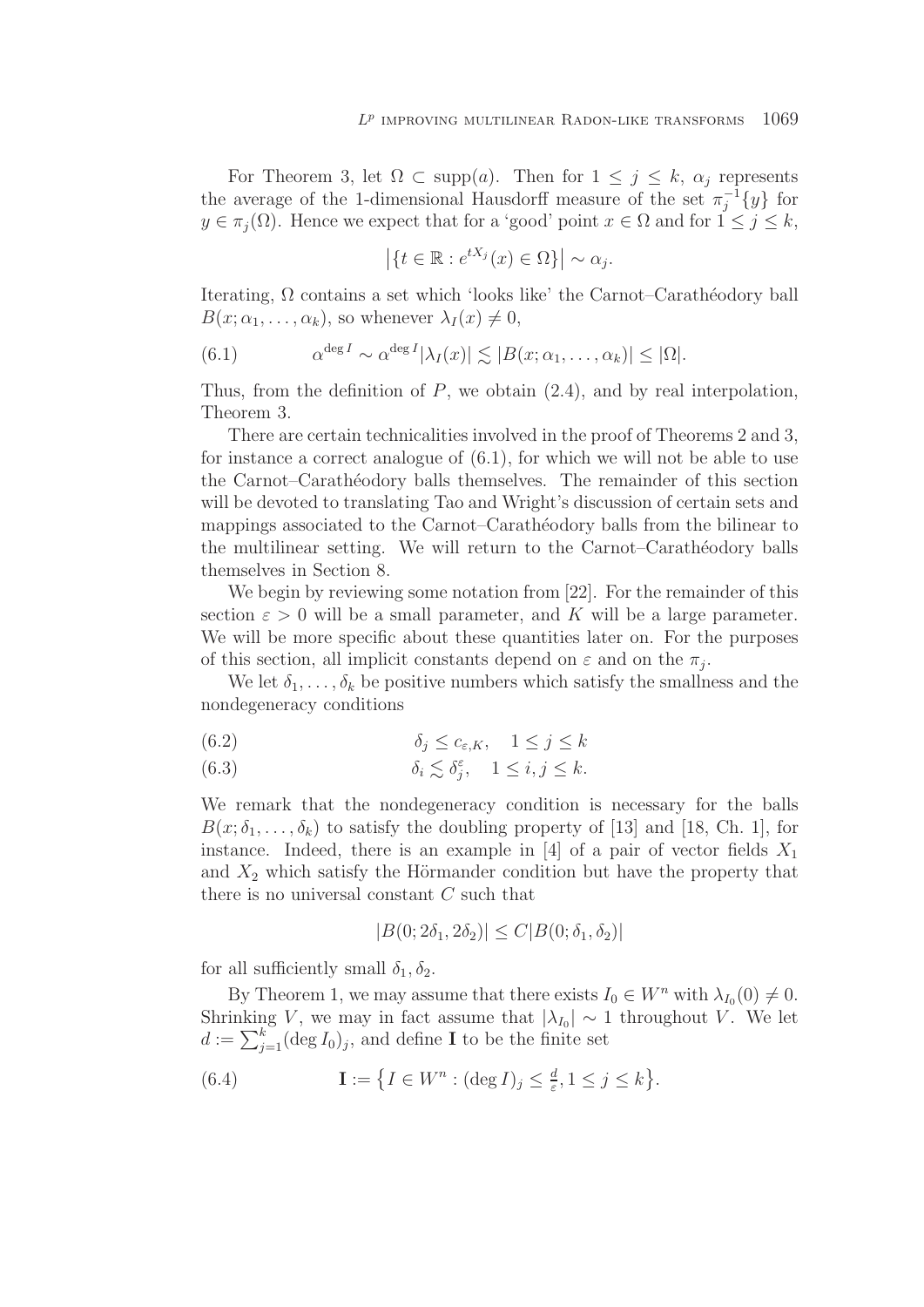If  $I \notin \mathbf{I}$  and  $\delta = (\delta_1, \ldots, \delta_k)$  is as above, then  $(K\delta)^{\deg I} \lesssim (K\delta)^{\deg I_0}$ . We define  $\Lambda = \Lambda_{K\delta}$  by

(6.5) 
$$
\Lambda(x) = ((K\delta)^{\deg I} \lambda_I(x))_{I \in \mathbf{I}}.
$$

Since  $|\Lambda(x)| \gtrsim (K\delta)^{\deg I_0}$ , we have that

(6.6) 
$$
(K\delta)^{\deg I} |\lambda_I(x)| \lesssim C_I |\Lambda(x)|,
$$

for all  $I \in W^n$  and  $x \in V$ .

With  $x_0 \in V$  fixed, we choose  $I_{x_0} = (w_1, \ldots, w_n) \in \mathbf{I}$  so that

(6.7) 
$$
(K\delta)^{\deg I_{x_0}} |\lambda_{I_{x_0}}(x_0)| \sim |\Lambda(x_0)|.
$$

Our goal is to gain a basic understanding of the mapping  $\Phi = \Phi_{x_0,K\delta}$  defined by

(6.8) 
$$
\Phi(t_1,\ldots,t_n) = \exp(\sum_{j=1}^n K^{-1}(K\delta)^{\deg w_j} t_j X_{w_j})(x_0)
$$

for t near 0 in  $\mathbb{R}^n$ . By smallness of the  $K\delta_i$ , the domain of definition of  $\Phi$ may be taken to be uniform in  $x_0 \in V$  and  $\delta$ .

Since

(6.9) 
$$
|\det D\Phi(0)| = K^{-n}(K\delta)^{\deg I} |\lambda_{I_{x_0}}(x_0)| \sim |\Lambda(x_0)| \neq 0,
$$

the mapping  $\Phi$  is a diffeomorphism on a neighborhood U of 0. For  $t \in U$ and  $w \in W$ , we define  $Y_w$  to be the pullback by  $\Phi$  of  $K^{-1}(K\delta)^{\deg w}X_w$ :

(6.10) 
$$
Y_w(t) = (D\Phi(t))^{-1}[K^{-1}(K\delta)^{\deg w}X_w(\Phi(t))].
$$

Although we are suppressing this in the notation, we keep in mind throughout that the map  $\Phi$ , the set U, and the vector fields  $Y_w$  depend on the base point  $x_0 \in V$  as well as  $\delta$ .

The following lemmas are proved in [22]. Though the authors only claim the results in the case  $k = 2$ , their proofs extend to the multilinear case with almost no alteration. For what follows, all bounds are uniform in  $K>C_{\varepsilon}$ ,  $0 < \delta_1, \ldots, \delta_k < c_{K,\varepsilon}$  satisfying (6.3), and the base point  $x_0 \in V$ , but may depend on  $\varepsilon$  and the  $X_i$ .

**Lemma 1.** If  $B_r(0) \subset U$ , for some  $0 < r \leq 1$ , then

(6.11) 
$$
Y_{w_i}(t) = \partial_i + O(\frac{|t|}{K})
$$

and in particular,

(6.12) 
$$
|\det(Y_{w_1}, \ldots, Y_{w_n})(t)| \sim 1
$$

for all  $t \in B_r(0)$ .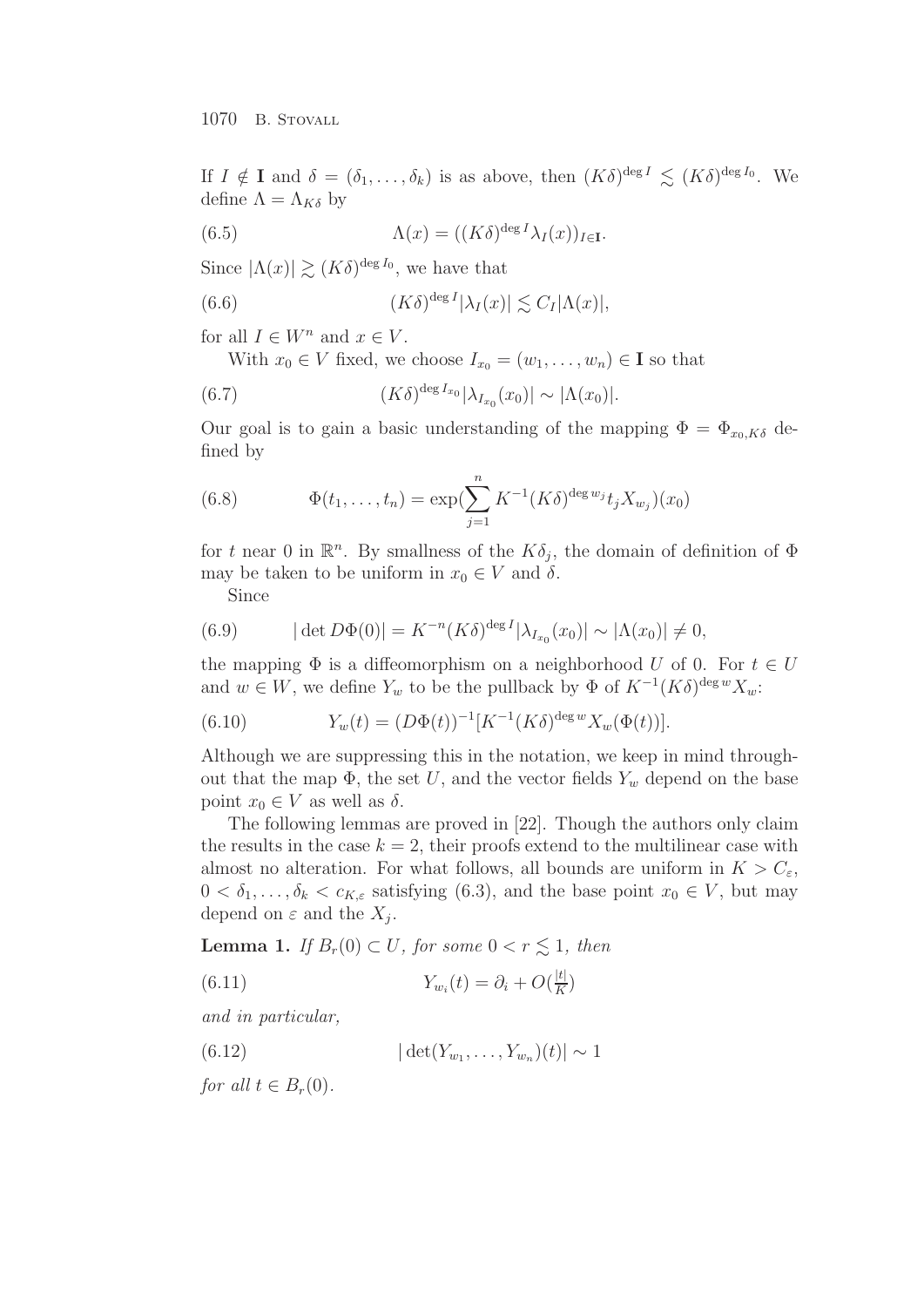**Lemma 2.** If  $B_r(0) \subset U$  for some  $0 < r \leq 1$ , then

(6.13) 
$$
|\Lambda \circ \Phi(t)| \sim (K\delta)^{\deg I_{x_0}} |\lambda_{I_{x_0}} \circ \Phi(t)|
$$

on  $B_r(0)$ .

**Lemma 3.** There exists  $C \sim 1$  so that  $B := B_C(0) \subset U$ .

**Lemma 4.** If  $w \in W$ , then

(6.14) 
$$
||Y_w||_{C^M(B)} \leq C_{w,M},
$$

provided K is sufficiently large depending on w, M, and  $\varepsilon$ .

**Lemma 5.** If  $E$  is a measurable subset of  $B$ , then

(6.15) 
$$
|\Phi(E)| \sim K^{-n} |\Lambda(x_0)| |E|.
$$

We will not repeat the proofs of these lemmas, for which we direct the reader to Proposition 4.1 of [22]. To offer some explanation for the parameter  $K$ , however, we will sketch the argument for the first three lemmas.

It is easy to compute  $Y_{w_i}(0) = \partial_j$ , and moreover, at each point  $t \in \mathbb{R}^n$ , we have

$$
r\partial_r := \sum_{j=1}^n t_j \partial_j = \sum_{j=1}^n t_j Y_{w_j}.
$$

With these facts, and after some algebra and differential identities, we can compute radial derivatives using Lie brackets with the  $Y_{w_i}$ . The factor  $K^{-1}$ in the definitions above helps minimize the contribution coming from higher order Lie brackets once we pull back (which has the effect of replacing  $\delta$ with 1), since

(6.16) 
$$
[Y_w, Y_{w'}] = K^{-1}(D\Phi(t))^{-1}(K^{-1}(K\delta)^{\deg w + \deg w'}[X_w, X_{w'}](\Phi(t)))
$$

for any  $w, w' \in W$ . Together with Gronwall's inequality, the bounds on the radial derivatives imply the first two lemmas. The third lemma follows from the first two and continuity, since

$$
|\det D\Phi(t)| = \frac{K^{-n}(K\delta)^{\deg I_{x_0}}|\lambda_{I_{x_0}}(\Phi(t))|}{|\det(Y_{w_1},\ldots,Y_{w_n})(t)|}.
$$

We note that (6.16) would hold if we replaced each instance of  $K\delta$  with  $\delta$  in the above discussion, but if we did that, unless each of the  $w_i$  was actually in  $\{1,\ldots,k\}$ ,  $\Phi(B_1(0))$  would be much smaller than  $B(x_0;\delta_1,\ldots,\delta_k)$  for large  $K$ .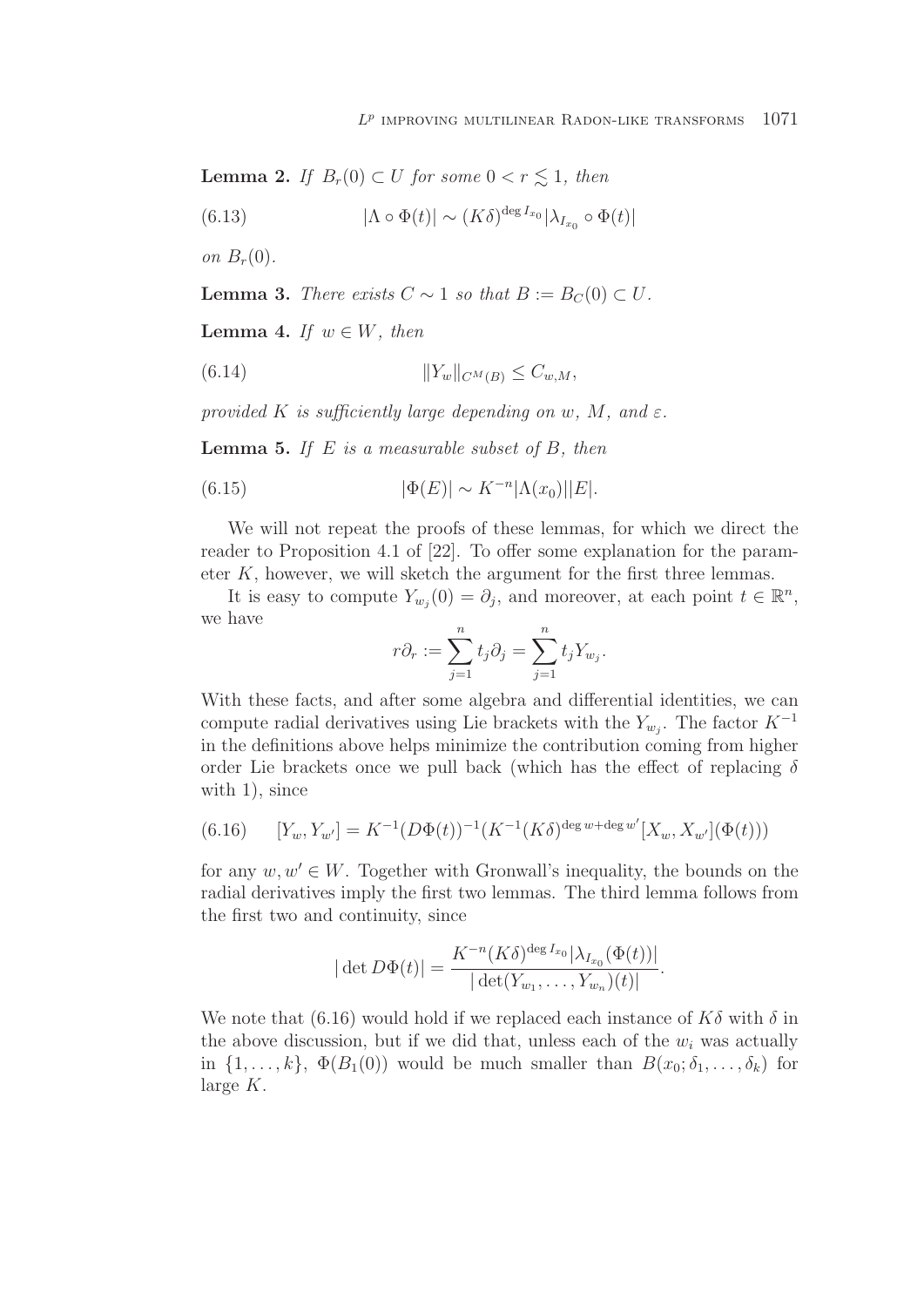#### **7. Proof of Theorem 2**

Here we adapt Tao and Wright's proof that the bound (2.2) can only hold if  $b(p)$  (see (2.5)) lies in the Newton polytope P.

We first record some geometric properties of  $P$ . By definition,  $P$  is convex and

(7.1) 
$$
b \in P \text{ and } b' \ge b \text{ implies } b' \in P.
$$

Moreover, by Theorem 1, we may assume that  $P \neq \emptyset$ . Since the vertices of P are k-tuples of non-negative integers, by  $(7.1)$  P has only finitely many vertices. It is also clear from the definition that  $b \in P$  implies that  $\sum_{j=1}^k b_j \geq n$ .

Now suppose that p satisfies  $(2.1)$  and that  $b(p)$  does not lie in P. Then there exists  $a \in \mathbb{R}^k$  and  $d \in \mathbb{R}$  so that

$$
b(p) \in \left\{ b \in \mathbb{R}^k : a \cdot b < d \right\} =: H_-, \quad P \subset \left\{ b \in \mathbb{R}^k : a \cdot b > d \right\} =: H_+.
$$

From (7.1), each entry of a is non-negative, and since  $b(p) \in [0,\infty)^k$ ,  $d > 0$ . Since P has finitely many vertices, and since each vertex lying in  $H_+$  implies that P lies in  $H_+$ , we may assume that each entry of a is positive by continuity. Finally, by scaling, we may assume that  $d = 1$ .

Let  $\delta_0 > 0$ . Then since  $a \in (0, \infty)^k$ ,

(7.2) 
$$
\delta := (\delta_0^{a_1}, \dots, \delta_0^{a_k})
$$

satisfies (6.3) for some  $\varepsilon > 0$ , independent of  $\delta_0$ . Shrinking  $\varepsilon$  if needed, we may assume that the set **I** defined in  $(6.4)$  contains all of the vertices of P and that

(7.3) 
$$
a \cdot b(p) < 1 - \varepsilon \qquad a \cdot b > 1 + \varepsilon
$$

for each  $b \in P$ .

We will use the results of Section 6 to show that  $S$  is not of restricted weak-type  $(p_1,\ldots,p_k)$ .

With  $x_0=0$ , choose K large enough that (6.13) and (6.15) hold and (6.14) holds with  $w = 1, \ldots, k$  and  $M = 0$  on  $B = B<sub>C</sub>(0)$ , whenever  $\delta$  satisfies (6.2) and (6.3).

Let  $0 < c_{\varepsilon} < C$  be sufficiently small for later purposes, and let

$$
\Omega = \Phi(B_{c_{\varepsilon}}(0)).
$$

If  $x = \Phi(t) \in \Omega$ ,  $s \ll 1$ , and  $1 \leq j \leq k$ , then

$$
e^{s\delta_j X_j}(x) = \Phi(e^{sY_j}(t)) \subset \Phi(B_C(0))
$$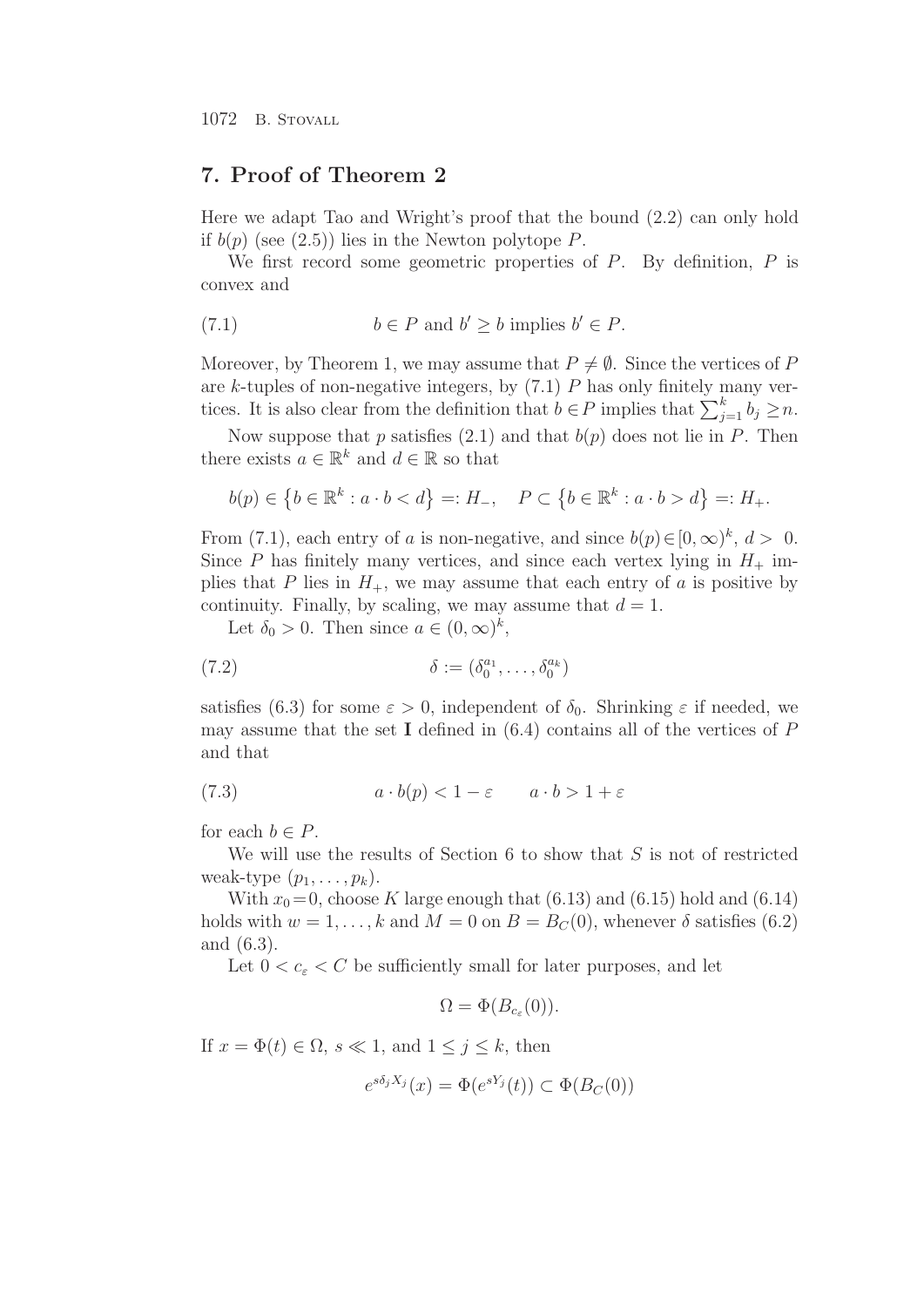by (6.14) and the smallness of  $c_{\varepsilon}$ . Hence

$$
\frac{|\Omega|}{|\pi_j(\Omega)|} \gtrsim \delta_j.
$$

Thus (2.4) implies that

But by (6.15),

$$
|\Omega| \lesssim K^{-n} |\Lambda(0)| \lesssim C_K \delta^{b_0}
$$

 $\delta^{b(p)} \lesssim |\Omega|.$ 

for some  $b_0 \in P$ . Hence (as K depends on  $\varepsilon$ ), by (7.3) we have

$$
\delta_0^{1-\varepsilon} < \delta_0^{b(p)\cdot a} \lesssim C_K \delta_0^{b_0\cdot a} \lesssim C_K \delta_0^{1+\varepsilon}.
$$

Letting  $\delta_0 \rightarrow 0$ , we obtain a contradiction.

# 8. Multi-parameter Carnot–Carathéodory Balls II

In this section, we return to the multi-parameter Carnot–Carathéodory balls  $B(x; \delta_1, \ldots, \delta_k)$ , defined in Section 6. We will obtain estimates for the volumes of these balls, and will use these estimates to give alternate statements to Theorems 2 and 3. We will also prove that, under the assumptions (6.2) and (6.3), the balls satisfy the doubling property. As mentioned earlier, most of the needed results can be obtained by translating existing results from the bilinear to the multilinear setting.

As before, we let V be a small neighborhood of 0, and let  $X_1, \ldots, X_k$  be smooth vector fields defined on  $\mathbb{R}^n$ . We assume that there exists  $I_0 \in W^n$  so that  $|\lambda_{I_0}(x)| \sim 1$  for all  $x \in V$ . All implicit constants in this section depend on  $\varepsilon > 0$  and the vector fields  $X_1, \ldots, X_k$ .

If  $\delta = (\delta_1, \ldots, \delta_k)$  is a k-tuple of positive numbers satisfying (6.3), we let  $\Lambda_{\delta}$  be defined as in (6.5), with  $K = 1$ .

**Proposition 1.** There exists a constant  $C_{\epsilon} > 1$  such that

$$
|B(x;\delta)| \lesssim C_{\varepsilon} |\Lambda_{\delta}(x)|,
$$

whenever  $x \in V$  and  $\delta = (\delta_1, \ldots, \delta_k)$  is a k-tuple of positive numbers satisfying (6.3) and  $\delta_i < C_{\varepsilon}^{-1}$ .

**Proof.** Let  $K = K_{\varepsilon}$  be sufficiently large that the conclusions of Lemmas 1–5 hold (with  $M = 0$  in Lemma 4), uniformly in  $x \in V$  and  $\delta$  satisfying (6.2) and (6.3). (Note that  $c_{K,\varepsilon}$  is indirectly a function of  $\varepsilon$  alone.) Henceforth x,  $\delta$ will be fixed, with  $\Phi$  and the  $Y_w$  defined accordingly.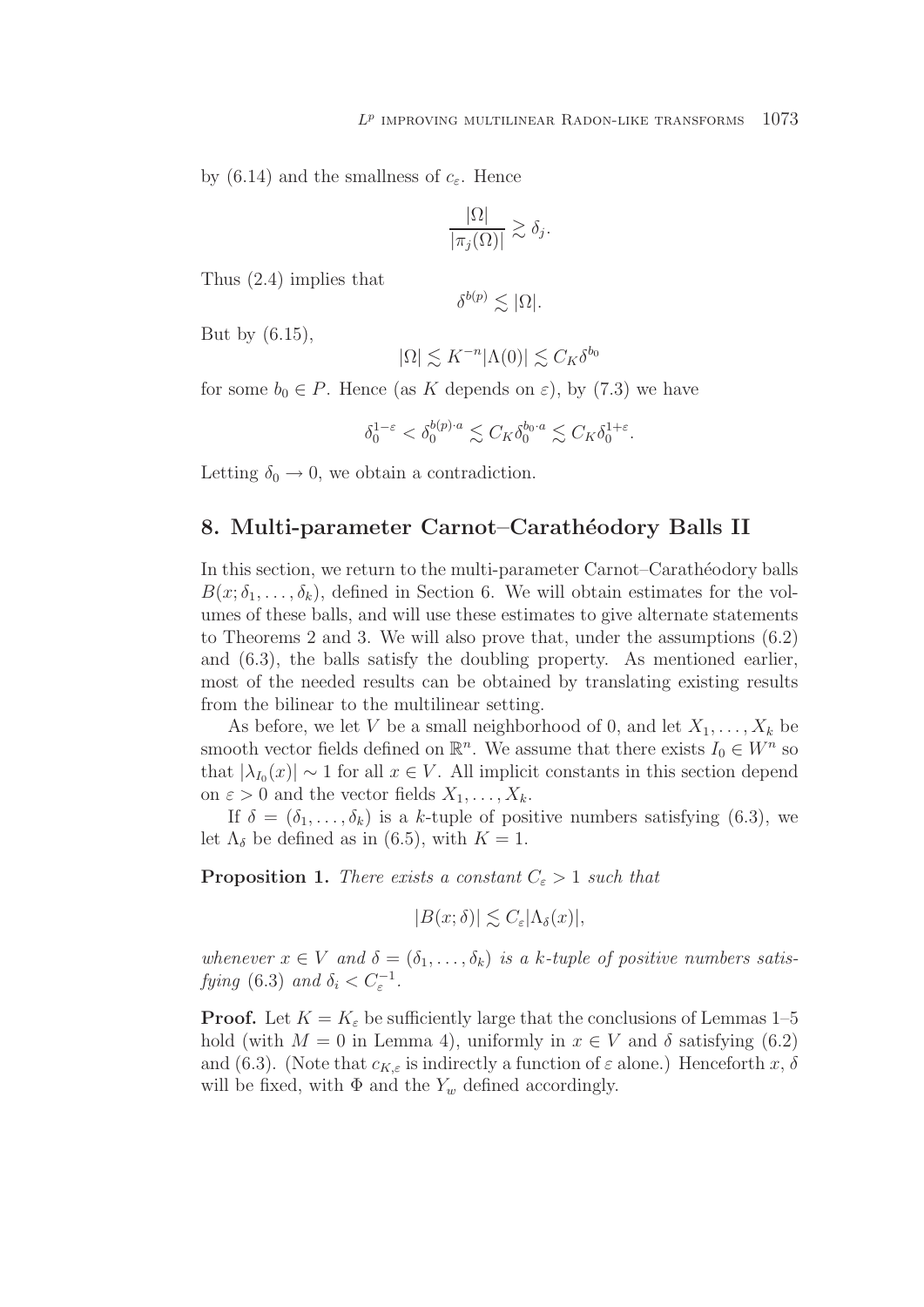1074 B. STOVALL

Define  $B(0; c<sub>\varepsilon</sub>, \ldots, c<sub>\varepsilon</sub>)$  to be the closure of the set of all points

$$
e^{t_N Y_{j_N}} \cdots e^{t_1 Y_{j_1}}(0),
$$

where N is a non-negative integer,  $1 \leq j_i \leq k$  for  $1 \leq i \leq N$  and  $\sum_{i=1}^{N} |t_i| \leq c_{\varepsilon}$ .

Then, if  $c_{\varepsilon}$  is sufficiently small depending on the  $C^0$  norms of  $Y_1, \ldots, Y_k$ , we have that  $\tilde{B}(0; c_{\varepsilon}, \ldots, c_{\varepsilon})$  is contained in B (the domain of  $\Phi$ ). Since  $Y_i$ is the pullback by  $\Phi$  of  $\delta_i X_i$ ,

$$
\tilde{B}(0;c_{\varepsilon},\ldots,c_{\varepsilon})=\Phi^{-1}(B(x;c_{\varepsilon}\delta_1,\ldots,c_{\varepsilon}\delta_k)).
$$

Thus, by (6.15),

$$
|B(x; c_{\varepsilon} \delta_1, \ldots, c_{\varepsilon} \delta_k)| \lesssim K^{-n} |\Lambda_{K\delta}(x)| \cdot |B| \sim C_{\varepsilon} |\Lambda_{\delta}(x)|.
$$

**Proposition 2.** There exists  $C_{\varepsilon} > 1$  such that whenever  $x \in V$  and  $\delta$ obeys (6.3) and  $\delta_i \leq C_{\varepsilon}^{-1}$ , we have

$$
|B(x; \delta)| \ge C_{\varepsilon}^{-1} |\Lambda_{\delta}(x)|.
$$

Furthermore, there exists a sequence  $\mathbf{j} = (j_1, \ldots, j_n) \in \{1, \ldots, k\}^n$  so that

(8.1) 
$$
|B_{\mathbf{j}}(x;\delta)| \geq C_{\varepsilon}^{-1} |\Lambda_{\delta}(x)|,
$$

where  $B_j(x;\delta)$  is defined to be the closure of the set

$$
\{e^{t_n\delta_{j_n}X_{j_n}}\cdots e^{t_1\delta_{j_1}X_{j_1}}(x):|t_i|\leq 1, 1\leq i\leq n\}.
$$

The proof of this proposition, which uses the Arzela–Ascoli theorem and the Nagel–Stein–Wainger theory, is based on the proof of a related lemma in [4]. The proof of the analogous fact in [22] seems more specialized to the bilinear case, as it uses the fact that there are only two possibilities for **j**, namely  $(1, 2, 1, \ldots)$  and  $(2, 1, 2, \ldots)$ .

**Proof.** If the statements in the proposition were false, there would exist sequences  $\{x^{(\ell)}\}$  of points in V and  $\{\delta^{(\ell)}\}$  of k-tuples satisfying the hypotheses of the proposition such that

$$
\lim_{\ell \to \infty} \delta^{(\ell)} = (0, \dots, 0)
$$

and if

$$
\Phi^{(\ell)}:=\Phi_{x^{(\ell)},K\delta^{(\ell)}},
$$

then

(8.2) 
$$
\lim_{\ell \to \infty} |[\Phi^{(\ell)}]^{-1}(B_{\mathbf{j}}(x; \delta^{(\ell)}))| = 0
$$

for each  $j \in \{1, ..., k\}^n$ . (Here  $K = K_{\varepsilon}$  is sufficiently large to allow the applications of Lemmas 1–5 below.)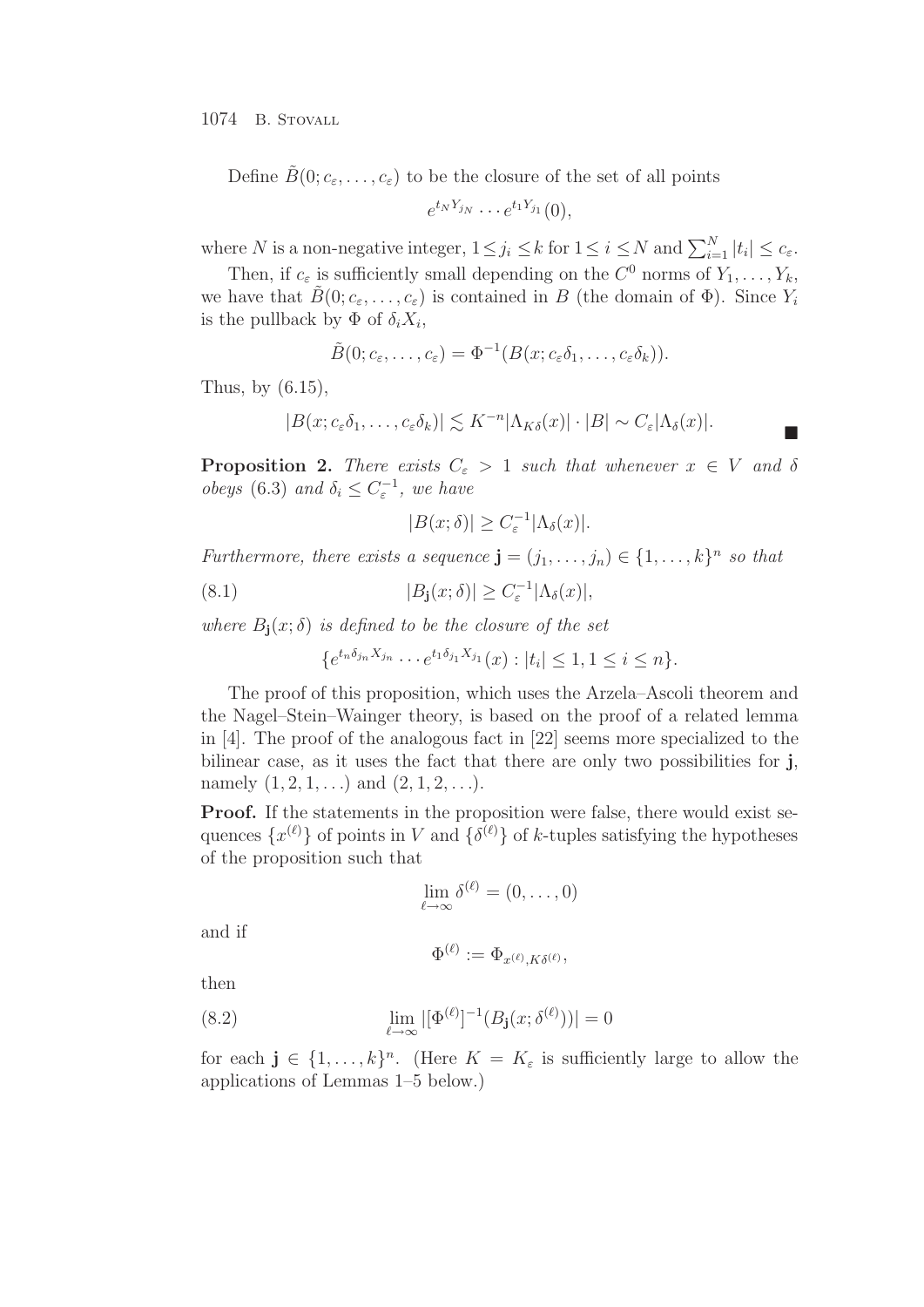Letting  $Y_i^{(\ell)}$  be the pullback of  $\delta_i^{(\ell)} X_i$  by  $\Phi^{(\ell)}$ , by (6.14) and the Arzela-Ascoli theorem, passing to subsequences if necessary, there exists a vector field  $Y_i$  so that  $Y_i^{(\ell)} \to Y_i$  in  $C^M(B)$ , with B as in Lemma 3 and for M arbitrarily large. We take  $M \gg \varepsilon^{-1}$  so that each sequence  $Y_w^{(\ell)}$  with  $w \in \mathbf{I}$ (defined in  $(6.4)$ ) converges in  $C^N(B)$ , for N large. By Lemma 1, for each  $\ell$ there exists  $(w_1^{(\ell)}, \ldots, w_n^{(\ell)}) \in \mathbf{I}$  so that

$$
|\det(Y_{w_1^{(\ell)}}^{(\ell)},\ldots,Y_{w_n^{(\ell)}}^{(\ell)})| \sim 1
$$
 in *B*.

By finiteness of **I**, after passing to a subsequence we may assume that there is a single such *n*-tuple,  $(w_1, \ldots, w_n)$ . We then have that

$$
|\det(Y_{w_1},\ldots,Y_{w_n})| \sim 1 \quad \text{in } B.
$$

Now we have a contradiction. On the one hand, by the work of Nagel, Stein, and Wainger in [13], there exists a sequence **j** and a constant  $0 < c_{\varepsilon} < 1$ so that

(8.3) 
$$
|\tilde{B}_{\mathbf{j}}(0, c_{\varepsilon}, \dots, c_{\varepsilon})| \sim 1,
$$

where  $\tilde{B}_i(0, c_\varepsilon, \ldots, c_\varepsilon)$  is the closure of the set

$$
\{e^{t_n c_{\varepsilon} Y_{j_n}}\cdots e^{t_1 c_{\varepsilon} Y_{j_1}}(0):|t_i|\leq 1,\ 1\leq i\leq n\}.
$$

Thus, if we let

$$
\Phi_{\mathbf{j}}(t) := e^{t_n Y_{j_n}} \cdots e^{t_1 Y_{j_1}}(0),
$$

then for some  $t^0$  with  $\sum |t_i^0| < c_{\varepsilon}$ , det  $D\Phi_{\mathbf{j}}(t_0) \neq 0$ .

On the other hand, because the vector fields  $Y_i^{(\ell)}$  converge to  $Y_i$  in  $C^M(B)$ for large  $M$ , the maps  $\Phi_j^{(\ell)}$  (defined analogously to the map above) converge to  $\Phi_j$  in (say)  $C^2(B)$ . Thus  $|\det D\Phi_j^{(\ell)}(t_0)| > c > 0$  (eventually), and so the  $\Phi_j^{(\ell)}$  are injective on a uniform neighborhood of  $t_0$ . This gives a lower bound on

$$
\left|\tilde{B}_{\mathbf{j}}^{(\ell)}(0;c_{\varepsilon})\right|:=\Phi_{\mathbf{j}}\big(\{t\in\mathbb{R}^n:|t_i|\leq c_{\varepsilon},1\leq i\leq n\}\big).
$$

But the above set is just  $\Phi_{K\delta^{(\ell)}}^{-1}(B_{\mathbf{j}}(x;\delta^{(\ell)}))$ , and we have the promised contradiction.

The two propositions imply the following doubling property.

**Corollary.** Whenever  $\delta = (\delta_1, \ldots, \delta_k)$  satisfies (6.2) and (6.3), we have that

$$
|B(x; 2\delta_1, \dots, 2\delta_k)| \le C_{\varepsilon} |B(x; \delta_1, \dots, \delta_k)|
$$

uniformly in  $x \in V$ .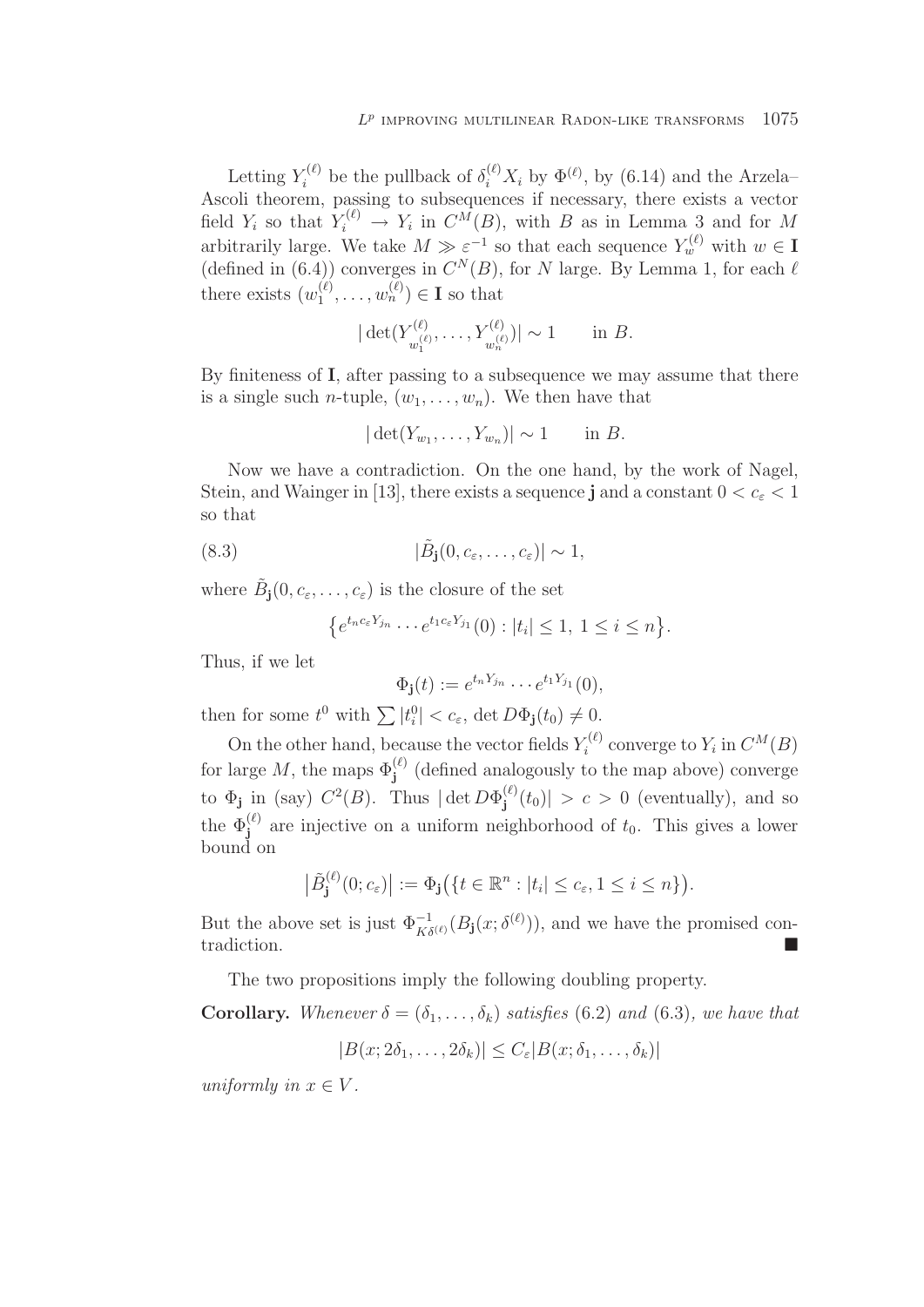We also obtain the following alternative characterization of the Newton polytope P.

**Proposition 3.** The Newton polytope P associated to the vector fields  $X_1, \ldots, X_k$  is equal to the set of all points  $b = (b_1, \ldots, b_k)$  so that

(8.4) 
$$
|B(0;\delta_1,\ldots,\delta_k)| \gtrsim \delta^b,
$$

where the implicit constant depends on  $\varepsilon$ , but is uniform in  $\delta_1,\ldots,\delta_k > 0$ satisfying (6.2) and (6.3).

**Proof.** If  $b \notin P$ , then by the propositions of this section and the proof of Theorem 2, for some  $\varepsilon > 0$  no uniform bound

$$
|B(0;\delta_1,\ldots,\delta_k)| \gtrsim \prod_{j=1}^k \delta_j^{b_j}
$$

can hold. If  $b \in P$  and  $\delta_1, \ldots, \delta_k$  are any positive numbers, then

$$
\delta^b \leq \sum_{I \in \mathbf{I}_0} \delta^I \sim |\Lambda_{\delta}(0)|,
$$

where  $I_0$  is the set of vertices of  $P$ . By the propositions of this section, we thus have  $(8.4)$ .

By the doubling property, we have

$$
|B(x; \delta_1, \ldots, \delta_i, \ldots, \delta_k)| \sim |B(x; \delta_1, \ldots, 2\delta_i, \ldots, \delta_k)|.
$$

Since  $e^{t\delta_i X_i}B(x;\delta) \subset B(x;\delta_1,\ldots, \delta_i,\ldots,\delta_k)$ , while  $\pi_i \circ e^{tX_j} \equiv \pi_i$ , by the coarea formula we must have

$$
\frac{|B(x;\delta_1,\ldots,\delta_k)|}{|\pi_i(B(x;\delta_1,\ldots,\delta_k))|} \gtrsim_{\varepsilon} \delta_i.
$$

From this and the propositions, we are able to obtain geometric versions of Theorems 2 and 3.

Theorem 2 is thus equivalent to the following tautology: If  $S$  is of restricted weak-type  $(p_1, \ldots, p_k)$ , then  $(2.4)$  (with the implicit constant depending on  $\varepsilon$ ) holds whenever  $\delta$  satisfies (6.2) and (6.3) and  $\Omega = B(0; \delta_1, ..., \delta_k)$ .

We now give an alternative, more geometric, statement of Theorem 3, analogous to the formulation in [4].

**Theorem 4.** Assume that  $p = (p_1, \ldots, p_k)$  satisfies (2.1). Suppose that for each  $\varepsilon > 0$  there exists  $c_{\varepsilon} > 1$  so that whenever  $\delta = (\delta_1, \ldots, \delta_k)$  is a k-tuple of sufficiently small (depending on  $\varepsilon$ ) positive numbers satisfying (6.3), we have

$$
|B(0;\delta)| \le c_{\varepsilon} \prod_{j=1}^k |\pi_j(B(0;\delta))|^{1/p_j}.
$$

Then whenever  $\tilde{p} > p$  (i.e.  $\tilde{p}_i > p_i$ ,  $1 \leq i \leq k$ ), we have (1.2).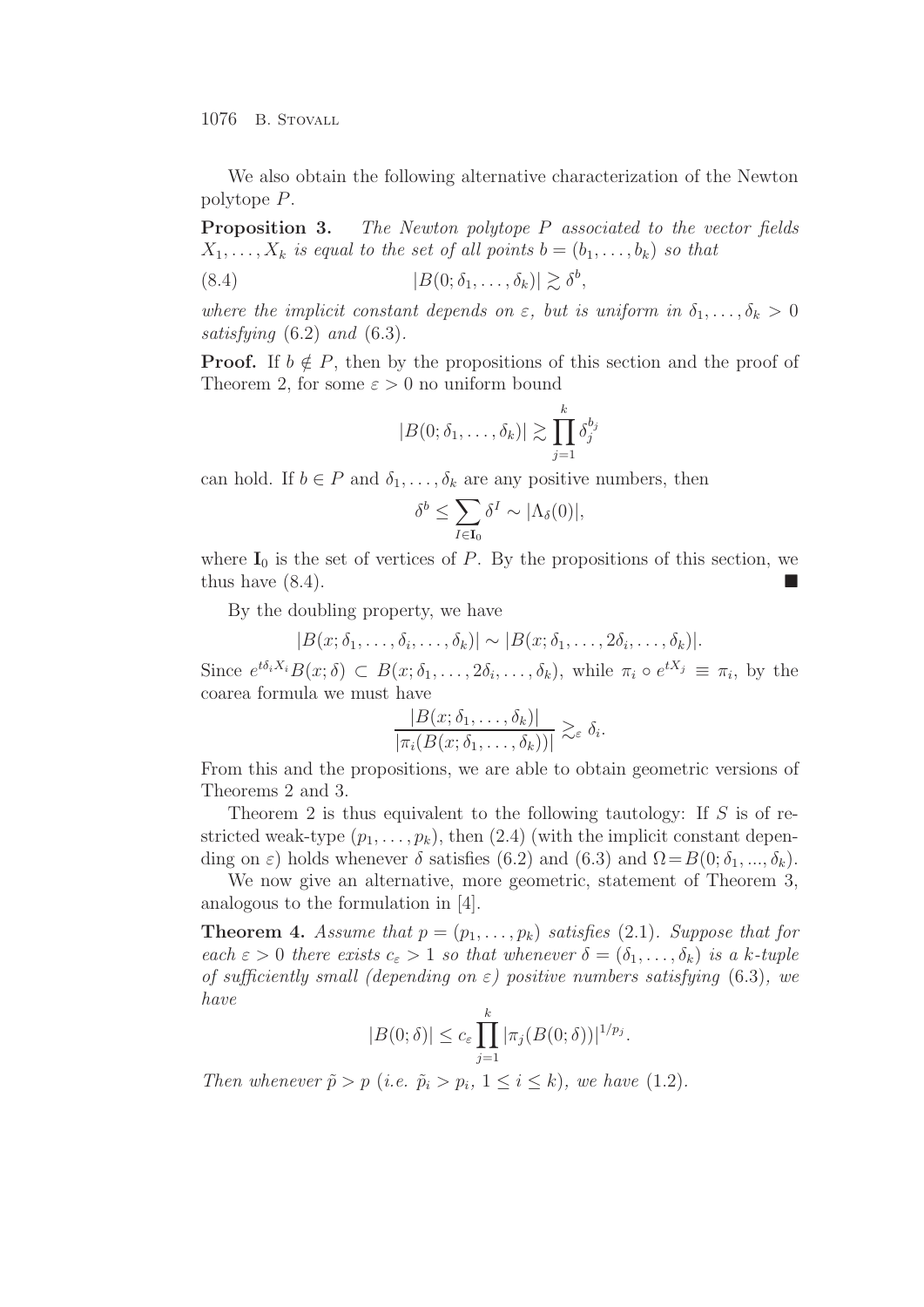# **9. Proof of Theorem 3**

In this section we will prove that if  $V$  is a sufficiently small neighborhood of 0 and  $a \in C_c^{\infty}(V)$ , then S is of restricted weak-type  $(p_1, \ldots, p_k)$  whenever p satisfies  $(2.1)$  and  $b(p)$  lies in the interior of the Newton polytope P. One may use the arguments in this section together with a partition of unity to see the following: If V is bounded and for every vertex b of P and  $x \in V$ there exists  $I \in W^n$  with  $\deg(I) \leq b$  and  $\lambda_I(x) \neq 0$ , then V is sufficiently small in the above sense. By real interpolation, this proves Theorem 3.

We note that the arguments of this section are largely based on those in [4] and [22], but some new details, such as in the refinement, are needed in the multilinear setting.

We let  $I_0 \subset W^n$  be the (finite) set of all *n*-tuples of words I such that  $\lambda_I(0) \neq 0$  and such that  $\deg(I)$  is a vertex of P. By passing to a smaller subset of V if needed, we may assume that if  $I \in I_0$ , then  $\lambda_I \sim 1$  on V.

Let  $\Omega \subset V$  be a Borel set having positive Lebesgue measure, and let  $\alpha_1,\ldots,\alpha_k$  be defined as in (2.3). By symmetry, we may assume that

$$
\alpha_1 \geq \cdots \geq \alpha_k.
$$

Since  $\alpha_j \lesssim \text{diam}(V)$ , by passing to a smaller subset of V if needed, we may assume that each  $\alpha_i$  is as small as we like.

In order to prove that

$$
(2.4) \t\t |\Omega| \gtrsim \alpha_1^{b_1} \cdots \alpha_k^{b_k}
$$

for b lying in the interior of P, it suffices to show that if  $b \in P$ , there exists a constant  $C > 0$  so that for every  $\varepsilon > 0$  we have

$$
(9.1) \t\t |\Omega| \gtrsim \alpha_k^{C\varepsilon} \alpha^b,
$$

where in the preceding statement and for the remainder of this section the implicit constant is allowed to depend on  $\varepsilon$ . To see that this suffices, note that if  $b \in \text{int } P$ , then there exists  $b' \in \text{int } P$  such that  $b' < b$ . Then  $b > b' + (0,\ldots, 0, C\varepsilon)$  if  $\varepsilon$  is sufficiently small, so (9.1) with  $b = b'$  implies (2.4), by smallness of the  $\alpha_i$ .

We will assume throughout that  $\varepsilon$  is small enough that  $\mathbf{I}_0 \subset \mathbf{I}$ , where **I** is the set defined in (6.4).

#### **9.1. Refining Ω**

To apply what we learned in previous sections, we must put ourselves in the situation of considering a "large" subset of  $\Omega$  which "looks like" a Carnot Carathéodory ball with weakly comparable radii.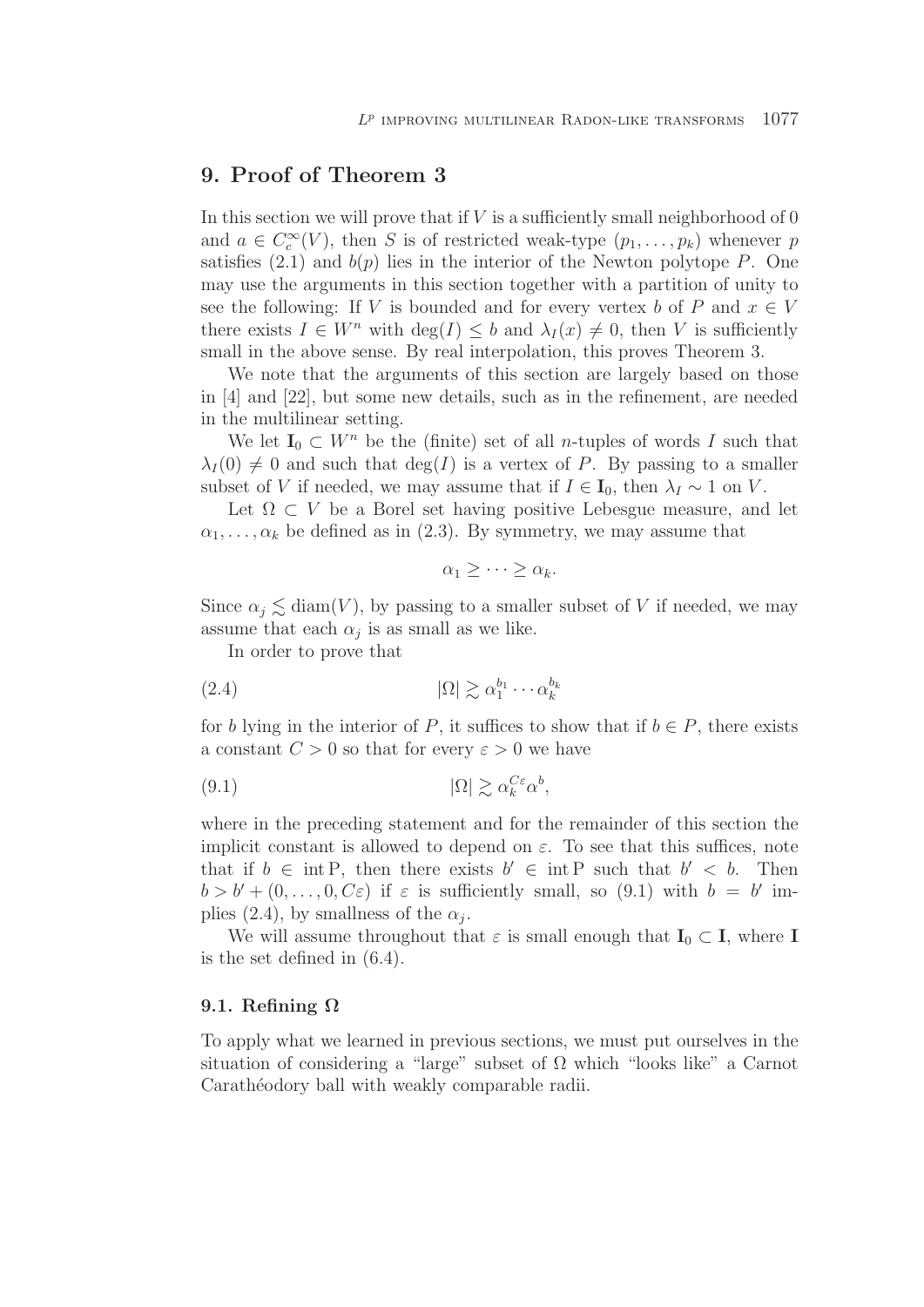In this subsection, we will make an initial refinement of  $\Omega$  which will give us the weakly-comparable "radii".

By boundedness of V, we may decompose  $\Omega$  as the disjoint union of  $\lesssim \alpha_k^{-C\varepsilon}$  Borel sets of diameter  $\lesssim \alpha_k^{\varepsilon}$ . Henceforth, we will work with the largest of these, denoted  $\tilde{\Omega}$ , which has measure

$$
|\tilde{\Omega}|\gtrsim \alpha_k^{C\varepsilon}|\Omega|.
$$

Next, we refine  $\tilde{\Omega}$ . Let  $\mathbf{J} \in \{1, \ldots, k\}^{nk^n}$  be a sequence which is formed by concatenating all of the elements of  $\{1,\ldots,k\}^n$  in some order. Our next goal is to construct a sequence of refinements

$$
\Omega_0 \subset \Omega_1 \subset \cdots \subset \Omega_{nk^n} \subset \tilde{\Omega}
$$

of  $\tilde{\Omega}$  so that  $\Omega_0 \neq \emptyset$  and so that for  $1 \leq i \leq n k^n$  and  $x \in \Omega_{i-1}$ , the set

$$
\{t : |t| \ll 1 \text{ and } e^{tX_{J_i}}(x) \in \Omega_i\}
$$

has a particular form.

The following definition is due to Tao and Wright.

**Definition 1.** If  $0 \leq \varepsilon, w \leq 1$ , then a central set of width w is a subset S of  $[-w, w]$  having positive measure and such that for any interval I

$$
|I \cap S| \lesssim \left(\frac{|I|}{w}\right)^{\varepsilon} |S|.
$$

There is an analogous definition due to Christ in [4].

**Lemma 6.** Let  $\Omega' \subset \tilde{\Omega}$  with  $|\Omega'| \gtrsim \alpha_k^{C\epsilon} |\tilde{\Omega}|$ . Then if  $1 \leq j \leq k$ , there exists a subset  $\langle \Omega' \rangle_j \subset \Omega'$  so that  $|\langle \Omega' \rangle_j| \gtrsim \alpha_k^{C' \varepsilon} |\tilde{\Omega}|$  and so that for each  $x \in \langle \Omega' \rangle_j$ ,

$$
\{t : |t| \ll 1 \text{ and } e^{tX_j}(x) \in \Omega'\}
$$

is a central set of width w,

$$
\alpha_k^{C'\varepsilon}\alpha_j\lesssim w\lesssim \alpha_k^\varepsilon
$$

and measure  $\gtrsim \alpha_k^{C'\varepsilon} \alpha_j$ . Here C' is a constant which is larger than C, but independent of  $\varepsilon$ .

The proof is the same as that of Lemma 8.2 in [22] and will be omitted. We now define the refinements as follows:

$$
\Omega_{n k^n} := \langle \tilde{\Omega} \rangle_{J_{n k^n}},
$$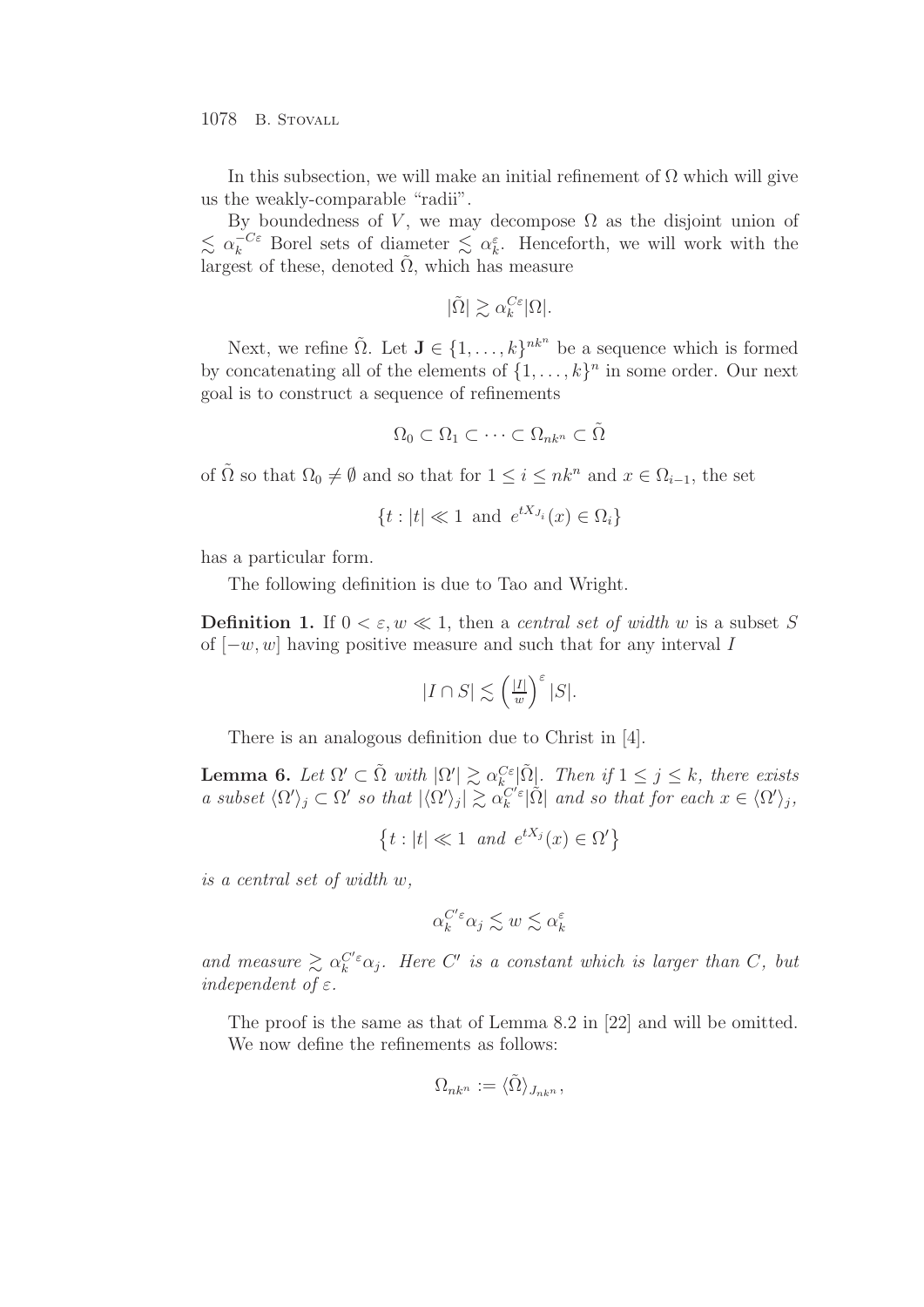given  $\Omega_i$ ,  $2 \leq i \leq n k^n$ ,

$$
\Omega_{i-1} := \langle \Omega_i \rangle_{J_{i-1}},
$$

and  $\Omega_0 := \Omega_1$ . Then  $|\Omega_0| \geq \alpha_k^{C_{\varepsilon}} |\Omega| > 0$ , so  $\Omega_0 \neq \emptyset$ . Moreover, since  $\Omega_i$ satisfies the conclusion of Lemma 6 with  $j = J_i$ , and since  $\Omega_{i-1} \subset \Omega_i$ , whenever  $x \in \Omega_{i-1}$ ,

$$
\{t : |t| \ll 1 \text{ and } e^{tX_{J_i}}(x) \in \Omega_i\}
$$

is a central set of width  $w_i$ ,  $C_{\varepsilon}^{-1} \alpha_k^{C\varepsilon} \alpha_{J_i} \leq w_i \lesssim \alpha_k^{\varepsilon}$  and measure  $\geq C_{\varepsilon}^{-1} \alpha_k^{C\varepsilon} \alpha_{J_i}$ , where  $C_{\varepsilon}$  is a constant depending on  $\varepsilon$ .

#### 9.2. Filling out  $\tilde{\Omega}$

In this subsection, we show that  $\tilde{\Omega}$  contains a set which looks like a Carnot– Carathéodory ball with radii coming from the measures of the central sets in the previous subsection. We also sketch a heuristic argument for the conclusion of the proof.

Fix a base point  $x_0 \in \Omega_0$  and set

$$
\delta_j := C_{\varepsilon}^{-1} \alpha_k^{C\varepsilon} \alpha_j, \quad 1 \le j \le k.
$$

Then the  $\delta_j$  satisfy (6.3), though possibly with a smaller value of  $\varepsilon$ . Hence we may choose an *n*-tuple  $\mathbf{j} \in \{1, \ldots, k\}^n$  so that

$$
|B_{\mathbf{j}}(x_0;\delta_1,\ldots,\delta_k)| \sim |B(x_0;\delta_1,\ldots,\delta_k)|.
$$

For  $1 \leq i \leq n$ , define on a ball  $B_i$  centered at 0 in  $\mathbb{R}^i$  of radius ~ 1

 $\Phi_{\bf j}^i(t_1,\ldots,t_i) := e^{t_i X_{j_i}} \cdots e^{t_1 X_{j_1}}(x_0).$ 

Let  $\ell$  be such that  $(J_{\ell n+1},\ldots,J_{\ell n+n})=(j_1,\ldots,j_n)$ . Define

$$
T_1 = \{t_1 \in \mathbb{R} : |t_1| \ll 1 \text{ and } \Phi_{\mathbf{j}}^1(t_1) \in \Omega_{\ell n+1}\}.
$$

Then since  $x_0 \in \Omega_{\ell n+1}$ ,  $T_1$  is a central set of width  $w_1$  (after reindexing), with

$$
\alpha_k^{C\varepsilon} \alpha_{j_1} \lesssim w_1 \lesssim \alpha_k^\varepsilon
$$

and measure  $\geq \alpha_k^{C\epsilon} \alpha_{j_1}$ . Assuming  $T_{i-1}$  has been defined, and  $2 \leq i \leq n$ , we define

$$
\tau_i(t) := \left\{ t_i \in \mathbb{R} : |t_i| \ll 1 \text{ and } \Phi_{\mathbf{j}}^i(t, t_i) \in \Omega_{\ell n + i} \right\}
$$

whenever  $t \in T_{i-1}$ , and let

$$
T_i := \left\{ (t, t_i) \in \mathbb{R}^i : t \in T_{i-1} \text{ and } t_i \in \tau_i(t) \right\}.
$$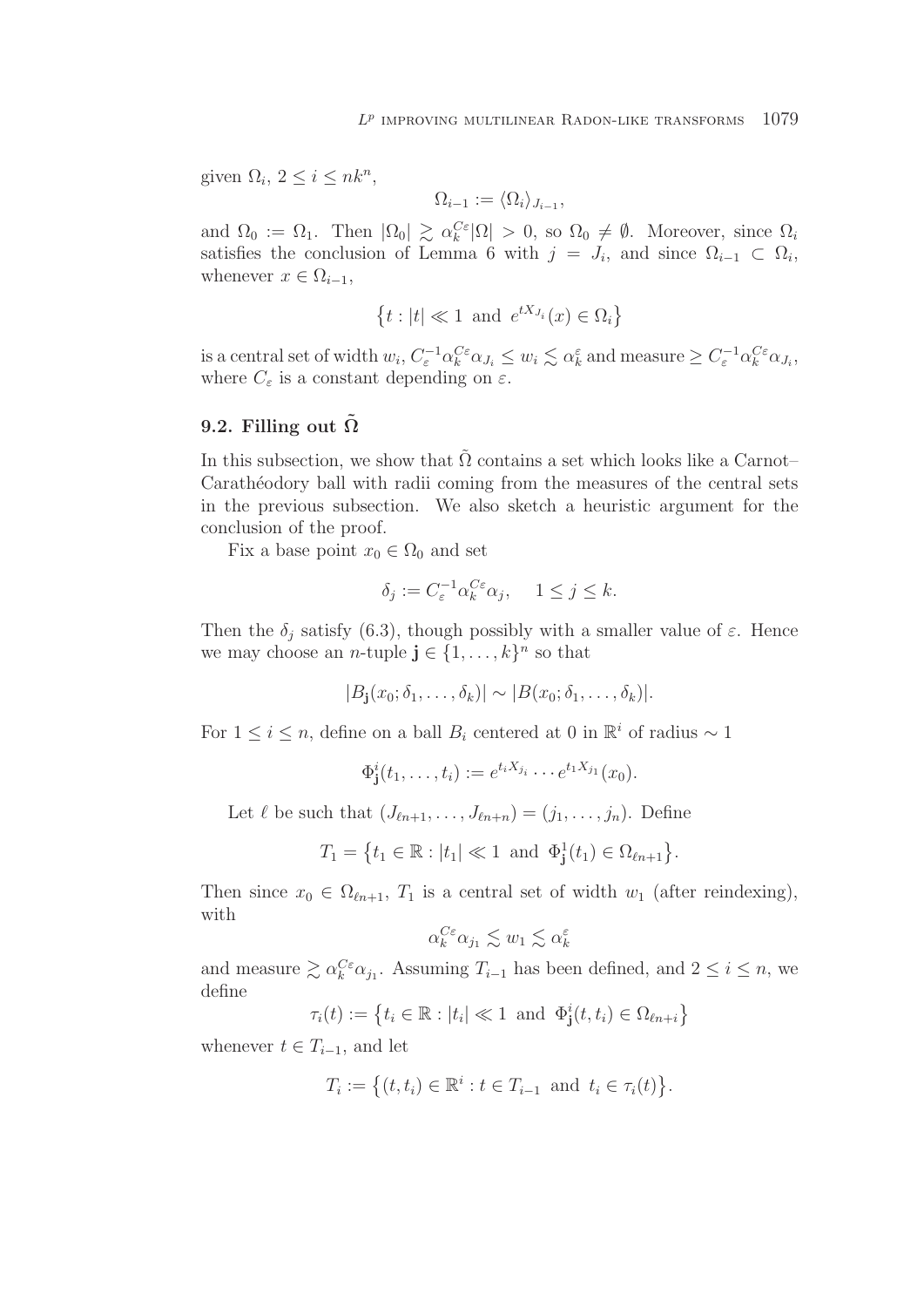Then each of the  $\tau_i(t)$  is a central set of width  $w_i$ ,

$$
\alpha_k^{C\varepsilon}\alpha_{j_i}\lesssim w_i\lesssim \alpha_k^\varepsilon
$$

and measure  $\gtrsim \alpha_k^{C\varepsilon} \alpha_{j_i}$ .

Since  $\Phi_{\mathbf{j}}^n(T_n) \subset \tilde{\Omega}$ , it suffices to prove a lower bound for  $|\Phi_{\mathbf{j}}^n(T_n)|$ . In fact, since

$$
|B_{\mathbf{j}}(x_0;\delta_1,\ldots,\delta_k)| \sim |B(x_0;\delta_1,\ldots,\delta_k)| \gtrsim \sum_{I \in \mathbf{I}_0} \delta^{\deg(I)} \gtrsim \alpha_k^{C\varepsilon} \alpha^b,
$$

it suffices to show that

$$
|\Phi_{\mathbf{j}}^n(T_n)| \gtrsim \alpha_k^{C\varepsilon} |B_{\mathbf{j}}(x_0;\delta_1,\ldots,\delta_k)|.
$$

The rest of this section will be devoted to making the following heuristic argument rigorous:

Let

$$
\tilde{T}_n = \big\{ (t_1, \ldots, t_n) \in \mathbb{R}^n : |t_i| \leq \delta_{j_i} \big\}.
$$

Then

$$
|B_{\mathbf{j}}(x_0;\delta_1,\ldots,\delta_k)| = |\Phi_{\mathbf{j}}^n(\tilde{T}_n)| \sim \int_{\tilde{T}_n} |\det \partial_t \Phi_{\mathbf{j}}^n(t)| dt
$$
  

$$
\lesssim \frac{|\tilde{T}_n|}{|T_n|} \int_{T_n} |\det \partial_t \Phi_{\mathbf{j}}^n(t)| dt \lesssim \alpha_k^{-C\varepsilon} |\Phi_{\mathbf{j}}^n(T_n)|.
$$

In the lines above, we certainly ignored some details, but despite this, the properties of central sets, together with the smoothness of the  $X_i$  make this heuristic surprisingly close to the truth.

#### **9.3. Polynomials on** *T<sup>n</sup>*

This subsection closely follows the work of Christ in [4].

**Lemma 7.** If S is a central set of width  $w \lesssim 1$ , and P is a polynomial of degree  $D$  on  $\mathbb{R}$ , then

$$
|P| \gtrsim C_D \|P\|_{L^{\infty}([-w,w])}
$$

on a subset  $S' \subset S$  of measure  $\geq |S|$ .

**Sketch of proof.** This is proved in [4]. Roughly, the values of  $x \in [-w, w]$ such that  $|P(x)| \ll ||P||_{L^{\infty}([-w,w])}$  lie near the  $\leq D$  complex zeros of P a distance  $\leq w$  from  $[-w, w]$ . Thus off the union of  $\leq D$  intervals  $I_i$  of length  $\ll D^{-1}w, |P| \gtrsim C_D ||P||_{L^{\infty}([-w,w])}.$  The intersection of S with this union is small by centrality, so we may take  $S' = S \setminus \bigcup_i I_i$ .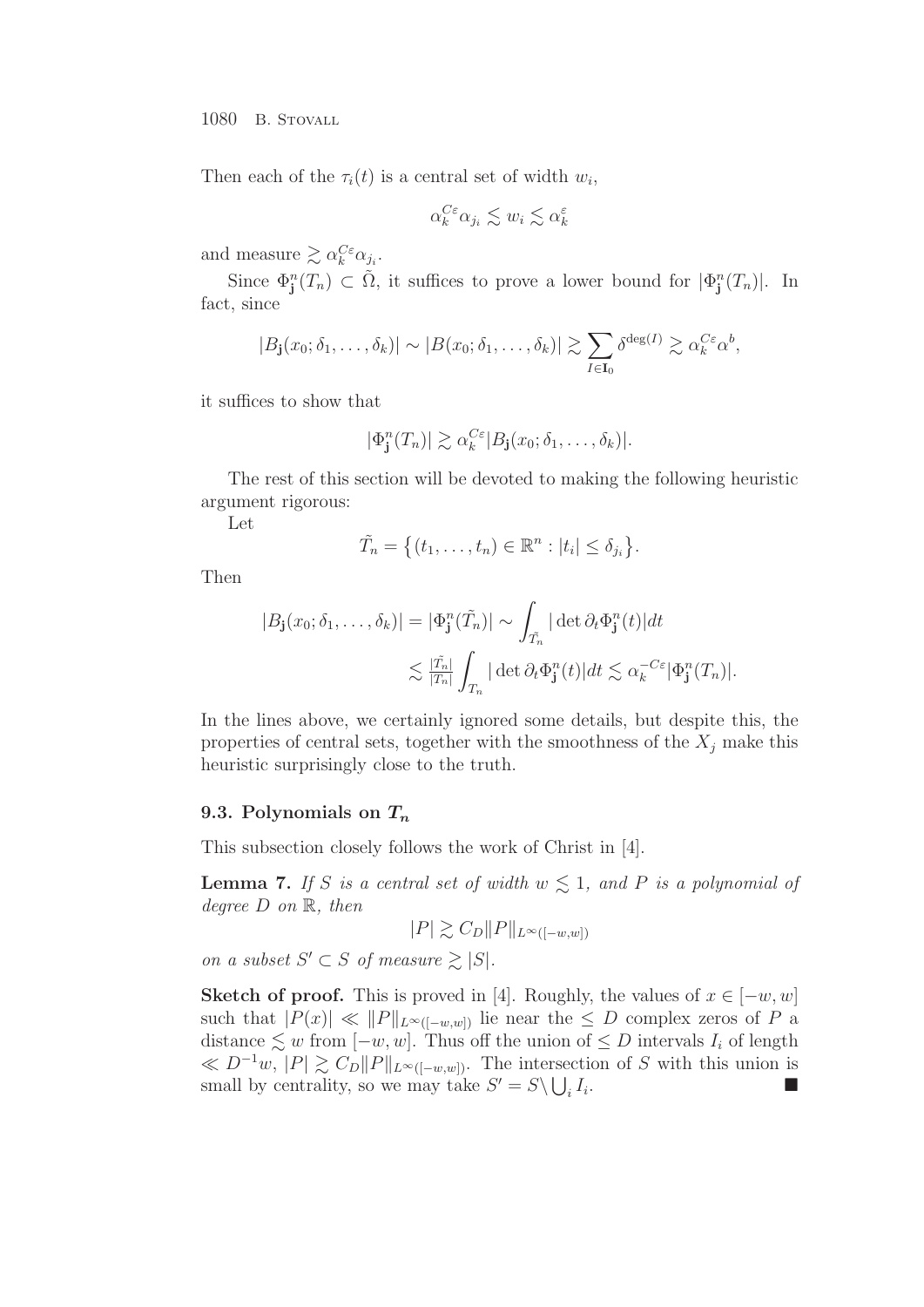In particular, if we take  $S = [-w, w]$ , we see that

$$
||P||_{L^{\infty}([-w,w])} \sim w^{-1} \int_{[-w,w]} |P|.
$$

**Lemma 8.** If  $T_i \subset \mathbb{R}^i$ ,  $1 \leq i \leq n$ , if  $T_{i+1} \subset T_i \times [-1,1]$ ,  $1 \leq i \leq n-1$ , and if the sets

$$
\tau_1 := T_1 \qquad \tau_i(t) := \{ s \in [-C, C] : (t, s) \in T_i \}
$$

are central sets of width w<sub>1</sub> and w<sub>i</sub> for each  $t \in T_{i-1}$ , respectively, and if P is a polynomial of degree  $D$  on  $\mathbb{R}^n$ , then

$$
|P| \gtrsim C_D ||P||_{L^{\infty}(\prod_{i=1}^n [-w_i, w_i])}
$$

on a subset  $T'_n \subset T_n$  of measure  $\gtrsim |T_n|$ .

**Proof.** We briefly recount the proof of this from [4]. Its proof from the previous lemma is as follows. Considering  $P^2$  if necessary, we may assume that  $P \geq 0$ .

We define polynomials  $P_i$  on  $\mathbb{R}^i$ ,  $1 \leq i \leq n$  of degree  $\leq D$  as follows: Let  $P_n := P$ , and for  $1 \leq i \leq n-1$  and  $t \in \mathbb{R}^i$ , define

$$
P_i(t) = w_{i+1}^{-1} \int_{[-w_{i+1}, w_{i+1}]} P_{i+1}(t, s) ds.
$$

For each  $i, 2 \leq i \leq n$  and for each  $t \in T_{i-1}$ ,

$$
\tau'_{i}(t) := \left\{ s \in \tau_{i}(t) : P_{i}(t, s) \gtrsim C_{D} || P_{i}(t, \cdot) ||_{L^{\infty}([-w_{i}, w_{i}])} \right\}
$$

has measure  $\geq |\tau_i(t)|$  (because  $s \mapsto P_i(t, s)$  is a polynomial of degree  $\leq D$ ). Let

$$
T_1' := \left\{ s \in T_1 : |P_1(s)| \gtrsim C_D ||P_1||_{L^{\infty}([-w_1, w_1])} \right\}
$$

and define the sets

$$
T_i':=\big\{(t,s):t\in T_{i-1}'\text{ and }s\in\tau_i'(t)\big\}.
$$

Then for each i,  $|T'_i| \sim |T_i|$ , and if  $t \in T'_n$ ,

$$
P(t) \sim C_D ||P||_{L^{\infty}(\prod_{i=1}^n [-w_i, w_i])}.
$$

**COL**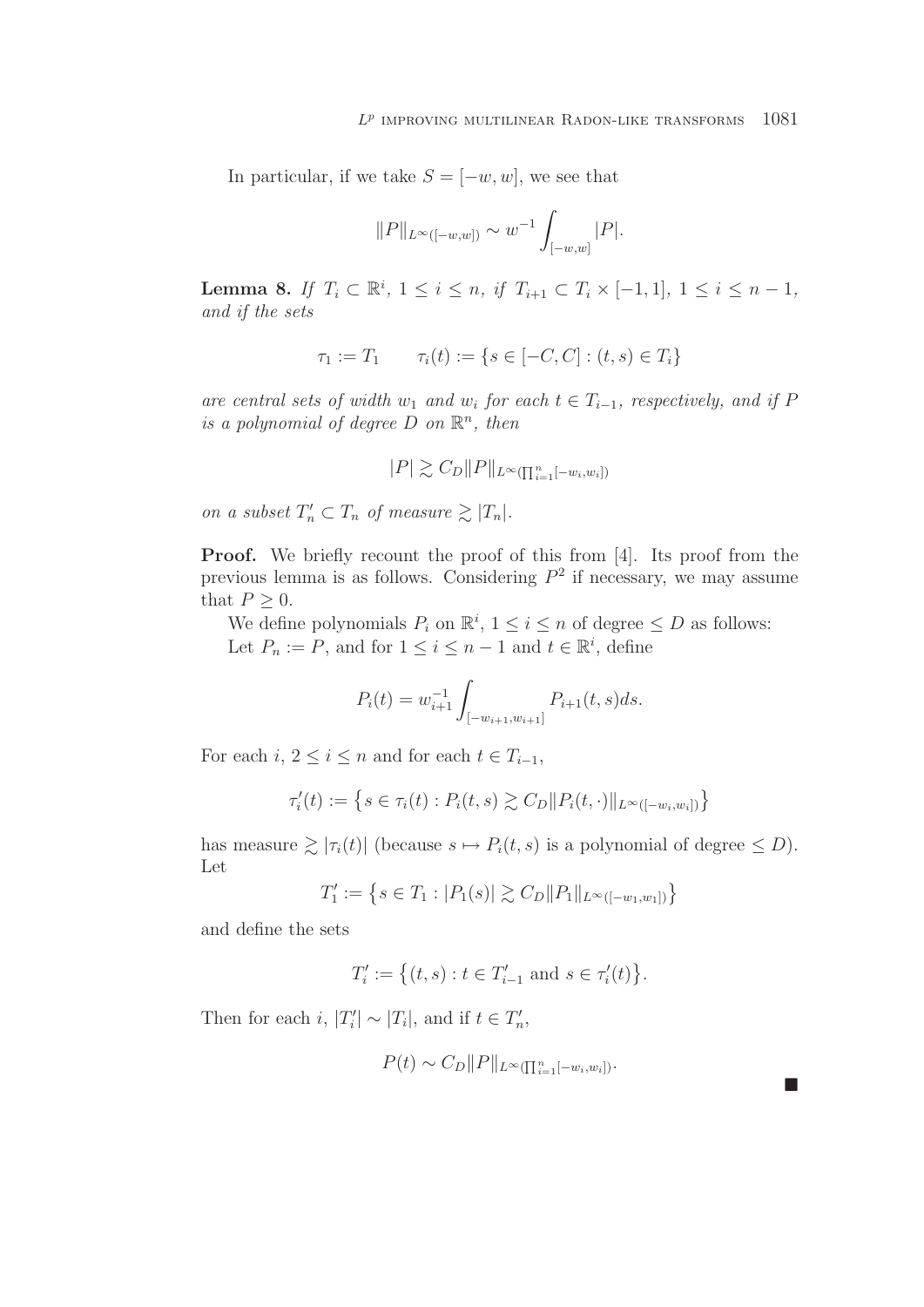# 9.4. Back to  $\Phi^n_j$

In this subsection, we use the polynomial lemmas to make the heuristic arguments from an earlier subsection rigorous and thereby complete the proof of Theorem 3. The main step will be to prove that the mapping  $\Phi_{\mathbf{j}}^n$  is  $O(N)$ -to-1 off of a negligible set. This, when combined with the lemmas on generic sets, will give us the lower bound on the volume of  $\Phi_{\mathbf{j}}^n(T_n)$  that we need.

Because  $\Phi_{\mathbf{j}}^n$  is smooth, from the definition of  $B_{\mathbf{j}}(x_0;\delta_1,\ldots,\delta_k)$ , we have the upper bound

(9.2) 
$$
|B_{\mathbf{j}}(x_0; \delta_1, \dots, \delta_k)| = |\Phi_{\mathbf{j}}^n(\tilde{T}_n)| \leq \int_{\tilde{T}_n} |\det(\partial_t \Phi_{\mathbf{j}}^n(t))| dt
$$

$$
\leq \delta^{\deg(\mathbf{j})} || \det \partial_t \Phi_{\mathbf{j}}^n ||_{L^{\infty}(\tilde{T}_n)} =: \delta^{\deg(\mathbf{j})} \mathcal{J}_{\mathbf{j}}(\delta).
$$

In addition, we have already seen that

(9.3) 
$$
|B_{\mathbf{j}}(x_0;\delta_1,\ldots,\delta_k)| \sim |B(x_0;\delta_1,\ldots,\delta_k)| \sim |\Lambda_{\delta}(x_0)|.
$$

Combining (9.2) and (9.3), we thus have the inequality

$$
\frac{1}{\delta^{\deg(\mathbf{j})}}|\Lambda_{\delta}(x_0)| \lesssim \mathcal{J}_{\mathbf{j}}(\delta).
$$

Because  $\Phi_{\mathbf{j}}^n$  is smooth,  $\mathcal{J}_{\mathbf{j}}(\delta)$  is bounded above, and because  $|\Lambda_{\delta}(x_0)| \gtrsim$  $\delta^{\deg(I_0)}$ ,  $\mathcal{J}_j(\delta)$  is bounded below. In particular, we have

$$
\alpha_k^C \lesssim \mathcal{J}_j(\delta) \lesssim 1
$$

(by the definition of the  $\delta_i$  and monotonicity of the  $\alpha_i$ ).

We now use this information to establish a lower bound for  $|\Phi_{\mathbf{j}}^n(T_n)|$ . This will complete the proof of the theorem. Let  $Q_w := \prod_{j=1}^n [-w_j, w_j]$  be the rectangle whose side-lengths are given by the widths  $w_j$  (so  $T_n \subset Q_w$ ). Then smoothness of  $\Phi_{\mathbf{j}}^n$ , the lower bound (9.4), and the fact that  $w_j \lesssim \alpha_k^{\varepsilon}$ imply that we can control high order remainder terms in the Taylor series of  $\Phi_{\mathbf{j}}^n$  on  $Q_w$ . In fact, taking  $N \gg \varepsilon^{-1}$  and the  $\alpha_j$  sufficiently small, we have

(9.5) 
$$
\|\Psi_{\mathbf{j}} - \Phi_{\mathbf{j}}^n\|_{C^2(Q_w)} \leq c_0 \alpha_k^C (\mathcal{J}_{\mathbf{j}}(\delta))^2,
$$

where  $\Psi_j$  is the Taylor polynomial of  $\Phi_j^n$  of degree N centered at 0, and we may choose  $c_0$  as small and C as large as we like. (N will also depend on  $C, c_0$ .) Here we may choose the  $\alpha_i$  as small as needed (how small depends on  $b, \varepsilon, N$ , and  $||X_j||_{C^{M_N}(V)}, j = 1, \ldots, k$  by making the initial partition of unity sufficiently fine.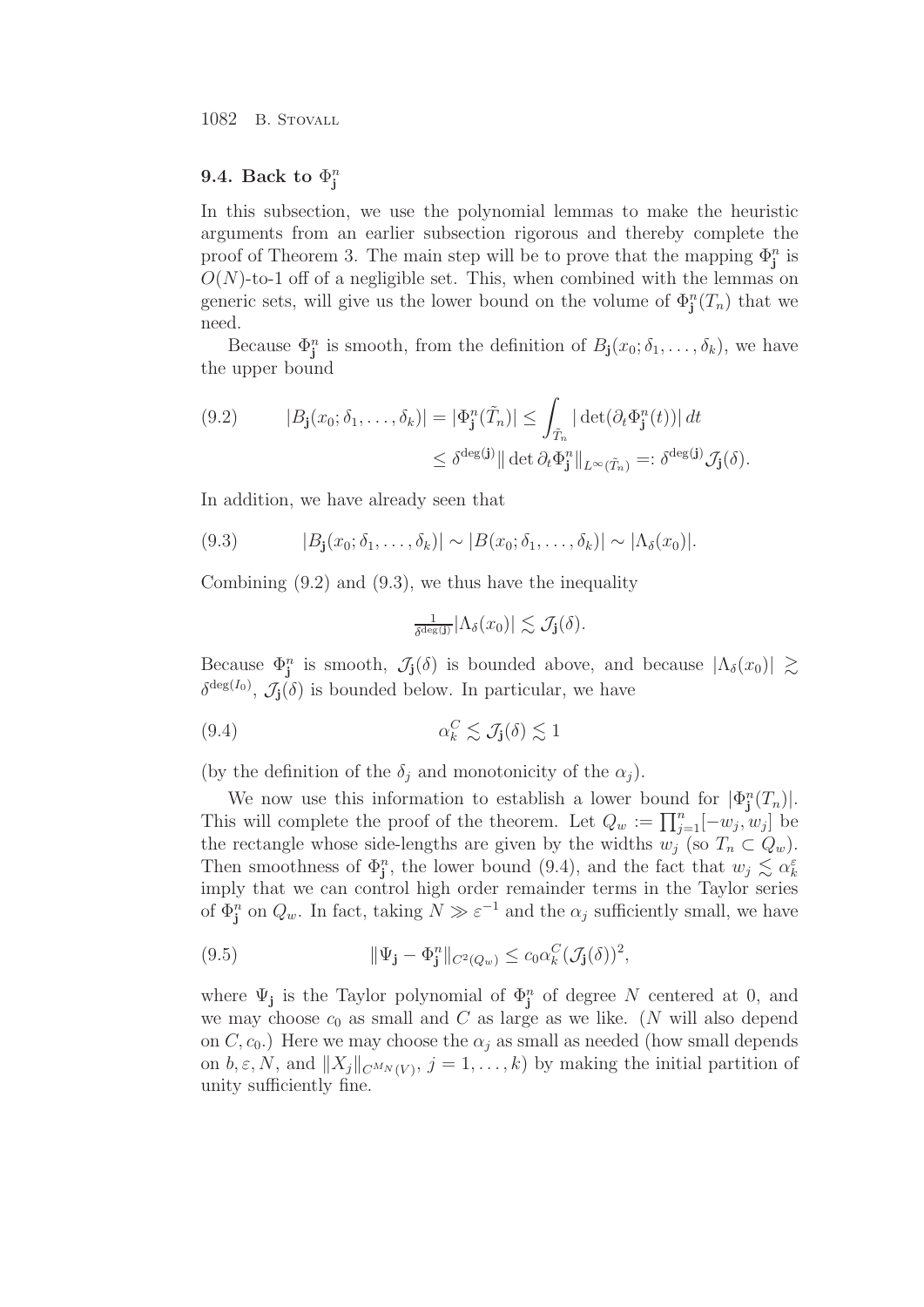We apply a linear transformation  $A_w$ , mapping  $Q_w$  onto the unit cube  $Q$ . The images of the  $\tau_j$ , denoted  $\tilde{\tau}_j$ , are then central sets of width 1, and, denoting by  $\tilde{\Psi}$  and  $\tilde{\Phi}$  the compositions  $\Psi_j \circ A_w^{-1}$  and  $\Phi_j^n \circ A_w^{-1}$  (respectively), we have that  $\tilde{\Psi}$  and  $\tilde{\Phi}$  are smooth, that  $\tilde{\Psi}$  is the degree N Taylor polynomial of  $\tilde{\Phi}$ , and that the bound (9.5) is transformed to

(9.6) 
$$
\|\tilde{\Psi} - \tilde{\Phi}\|_{C^2(Q)} \leq c_0(\tilde{\mathcal{J}})^2,
$$

where  $\tilde{\mathcal{J}} = \|\det \partial_t \tilde{\Phi}\|_{L^{\infty}(Q)}.$ 

We are now in a position to apply Lemma 7.1 of [4], the upshot of which we state below.

**Lemma 9.** The bound (9.6) and the centrality of the intervals  $\tilde{\tau}_j$  imply that

$$
(9.7) \qquad |\tilde{\Phi}(A_w(T_n))| \gtrsim |A_w T_n| \tilde{\mathcal{J}} \gtrsim \frac{|A_w T_n|}{|A_w \tilde{T}_n|} \int_{A_w \tilde{T}_n} |\det \partial_t \tilde{\Phi}(t)| dt.
$$

Undoing the linear transformation, this implies that

$$
|\Phi_{\mathbf{j}}^n(T_n)| \gtrsim \frac{|T_n|}{|\tilde{T}_n|} \int_{\tilde{T}_n} |\det \partial_t \Phi_{\mathbf{j}}^n(t)| dt \gtrsim \alpha_k^{C\varepsilon} |B_{\mathbf{j}}(x; \delta_1, \dots, \delta_n)|,
$$

and the theorem is proved.

We briefly sketch the proof of Lemma 9.

**Sketch of proof.** First, we may use the bound  $(9.6)$  and centrality of the  $A_w(\tau_i)$  to refine  $A_w(T_n)$  to the region where

$$
|\det \partial_t \tilde{\Psi}(t)| \sim |\det \partial_t \tilde{\Phi}(t)| \gtrsim \tilde{\mathcal{J}},
$$

without significantly reducing the volume. Denote the refined region by  $\omega$ . The idea is to show that  $\Phi$  is  $O(N)$ -to-1 on  $\omega$ , which implies that

$$
|\tilde{\Phi}(A_w(T_n))| \geq |\tilde{\Phi}(\omega)| \geq \frac{1}{C_N} \int_{\omega} |\det \partial_t \tilde{\Phi}(t)| dt;
$$

 $(9.7)$  follows.

By quantitative forms of the inverse function theorem,  $\Phi$  is injective on balls of diameter less than a small constant times  $\hat{J}$ . We cover  $\omega$  by a family  $\{Q_i\}$  of such balls. The next step is to use the polynomial approximation to complete the argument.

Let  $Q_i^*$  denote the dilate of  $Q_i$  by a factor  $C_d$ . Then these cubes have bounded overlap, and by Bezout's theorem from algebraic geometry, a point  $y \in \mathbb{R}^n$  may lie in the image of at most  $C_{N,d}$  of these cubes under the (polynomial) mapping  $\Psi$ . The final step of the proof is to transfer this property to  $\tilde{\Phi}$  by showing that  $\tilde{\Phi}(Q_n) \subset \tilde{\Psi}(Q_n^*)$ .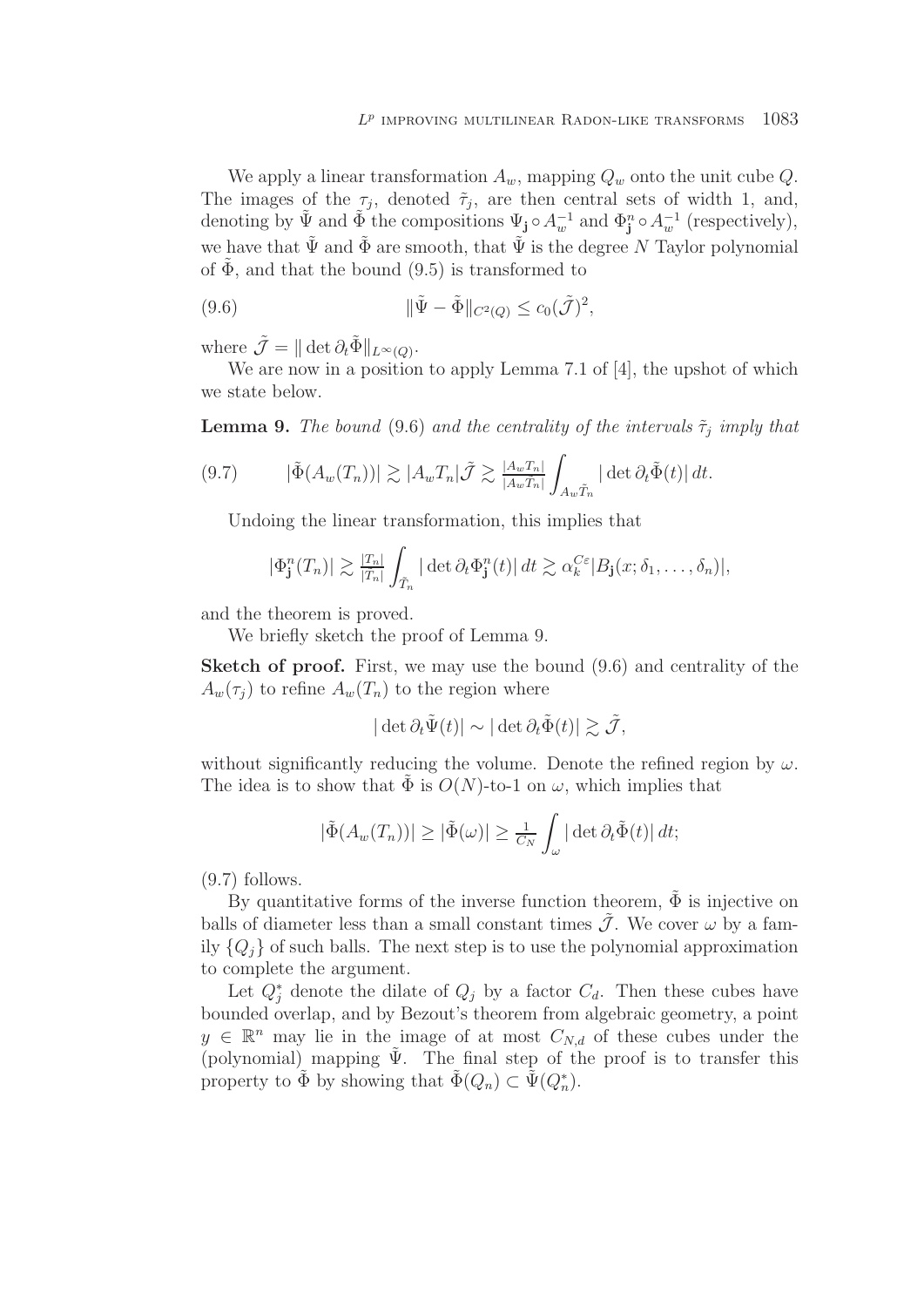The argument is topological. Let  $y \in \Phi(Q_i)$  and let B be a ball with  $Q_j \subset B \subset Q_i^*$ . Local injectivity and the bound (9.6) imply that  $y \notin$  $\Psi(\partial B) \cup \Phi(\partial B)$  and that

$$
\tilde{\Psi}|_{\partial B} : \partial B \to \mathbb{R}^n \setminus \{y\} \qquad \tilde{\Phi}|_{\partial B} : \partial B \to \mathbb{R}^n \setminus \{y\}
$$

are homotopic. By local injectivity, their topological degree must then be 1, which implies in particular that  $y \in \Psi(B)$ . Further details may be found in  $[4]$ .

# **References**

- [1] Bejenaru, I., Herr, S. and Tataru, D.: A convolution estimate for two-dimensional hypersurfaces. *Rev. Mat. Iberoam.* **26** (2010), no. 2, 707–728.
- [2] Bennett, J. and Bez, N.: Some nonlinear Brascamp–Lieb inequalities and applications to harmonic analysis. *J. Funct. Anal.* **259** (2010), no. 10, 2520–2556.
- [3] BENNETT, J., CARBERY, A. AND WRIGHT, J.: A non-linear generalisation of the Loomis–Whitney inequality and applications. *Math. Res. Lett.* **12** (2005), no. 4, 443–457.
- [4] Christ, M.: Lebesgue space bounds for one-dimensional generalized Radon transforms. Preprint. Available at the address http://www.math.berkeley.edu/~ mchrist/Papers/radon.pdf.
- [5] Christ, M.: Convolution, curvature, and combinatorics. A case study. *Internat. Math. Res. Notices* (1998), no. 19, 1033–1048.
- [6] Christ, M., Nagel, A., Stein, E. M. and Wainger, S.: Singular and maximal Radon transforms: analysis and geometry. *Ann. of Math. (2)* **150** (1999), no. 2, 489–577.
- [7] Dendrinos, S., Laghi, N. and Wright, J.: Universal *L*<sup>p</sup> improving for averages along polynomial curves in low dimensions. *J. Funct. Anal.* **257** (2009), no. 5, 1355–1378.
- [8] GRESSMAN, P.T.: L<sup>p</sup>-improving properties of averages on polynomial curves and related integral estimates. *Math. Res. Lett.* **16** (2009), no. 6, 971–989.
- [9] HÖRMANDER, L.: Hypoelliptic second order differential equations. Acta *Math.* **119** (1967), 147–171.
- [10] Laghi, N.: A note on restricted X-ray transforms. *Math. Proc. Cambridge Philos. Soc.* **146** (2009), no. 3, 719–729.
- [11] LITTMAN, W.:  $L^p L^q$ -estimates for singular integral operators arising from hyperbolic equations. In *Partial differential equations. (Proc. Sympos. Pure Math., Vol. XXIII, Univ. California, Berkeley, Calif., 1971)*, 479–481. Amer. Math. Soc., Providence, RI, 1973.